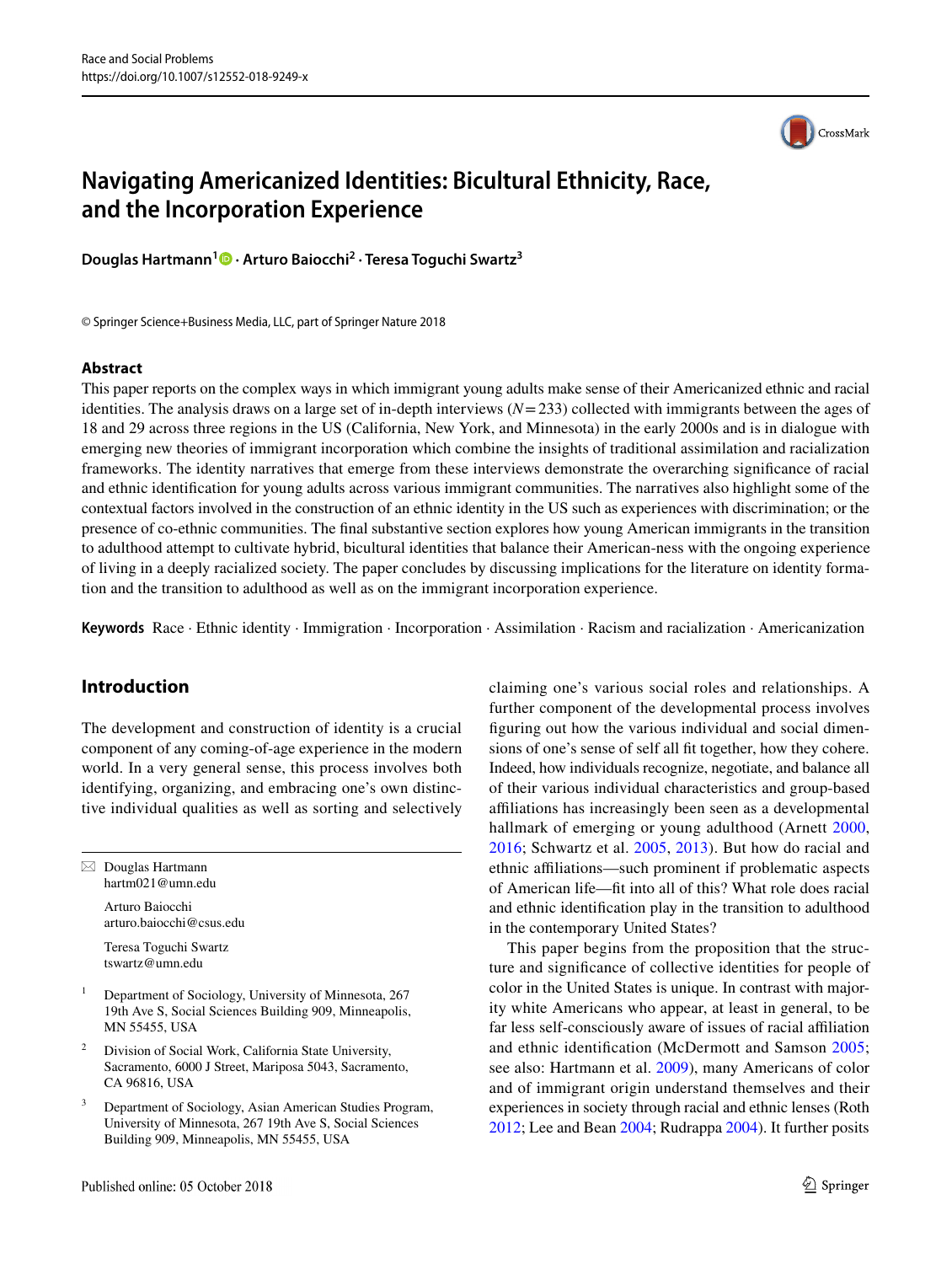that it is important to understand the ways in which these identities emerge and evolve across the life course (Baldwin-White et al. [2017\)](#page-13-3). But while there has been a good deal of work on ethnic and racial identity formation among youth and adolescents from diverse social backgrounds, interest in ethnic and racial identification as a distinctive aspect of young adulthood has only begun to emerge (Syed and Juang [2014](#page-14-6); Syed and Mitchell [2016;](#page-14-7) Umaña-Taylor et al. [2014](#page-14-8); Yap et al. [2016\)](#page-15-0).

This project contributes to this literature by focusing on the collective identity experiences and understandings of new, post-1965 immigrant young adults whom historians Barrett and Roediger ([1997\)](#page-13-4) might call "in-between peoples"—recent migrants, especially those from Asia and Latin America, who do not conveniently fall into traditional black and white racial dichotomies (see also Kasinitz [2004](#page-13-5)). It is based upon a large and diverse set of in-depth interviews collected in the early 2000s with first and second-generation immigrants mostly between the ages of 23 and 29 as part of larger study commissioned by the *MacArthur Foundation Research Network on Transitions to Adulthood and Public Policy* (see Swartz et al. [2017;](#page-14-9) Waters et al. [2011\)](#page-15-1). Extending from an earlier, more descriptive treatment (Baiocchi and Hartmann [2017\)](#page-13-6), we use these interviews to construct a rich, insider's view of "new" immigrant collective identification in the transition to adulthood.

Informed by social psychological research on collective identity formation, we further attempt to theorize both the contexts within which these narratives take shape and the question of why these immigrants place such emphasis on multiplicity, complexity, and biculturalism. Furthermore, our analysis is in dialogue with and intended to contribute to an emerging set of new ideas about and approaches to migrant incorporation in the contemporary world (cf. Ali and Hartmann [2015](#page-13-7); Alarcon et al. [2016](#page-13-8)). Key to this new theoretical orientation is an ongoing debate about whether the immigrant experience in the US should be understood through a generalized *assimilation* framework (e.g., Alba and Nee [2003](#page-13-9); see also Alba [2009](#page-13-10)), on the one hand, or one that focuses on the continued *racialization* of specific groups (e.g., Bonilla-Silva [2004](#page-13-11), [2017](#page-13-12)), on the other. New theories of incorporation avoid the extremes of assimilationism and racialization and, instead, blend the insights of these alternative frames by exploring the forces of both inclusion and exclusion (or marginalization) at play in the incorporation experience (Cornell and Hartmann [2004](#page-13-13); Kasinitz [2004](#page-13-5)). In other words, our analysis attempts to conceptualize the immigrant incorporation experience as a set of distinctive, if often uneven pathways for different migrant groups in varied social contexts (see also: Portes and Zhou [1993](#page-14-10)). It is an exercise and approach that we believe sheds light on the complicated construction and evolution of post-1965 American immigrant identities and their implications for our understanding diverse experiences of the transition to adulthood in the United States.

The paper proceeds as follows. It begins with a brief literature review and discussion of how the interview data were collected and of the methods that were used to analyze the resulting transcripts. The first substantive section of the paper provides a general depiction of how ethnic and racial identities are understood and experienced by this diverse sample of immigrant young adults. Key findings here include the overall salience and significance of the ethnic and racial identity claims of these young adult respondents along with the complexities and tensions, both within individuals and across groups, that appeared in their responses. In the second section, we then argue that both the salience and complexity of identity claims among these diverse respondents are the result of powerful, contextual social forces that are also revealed in these transcripts: experiences with racism and discrimination, language use; and the presence (or absence) of co-ethnic communities in work, education, and family life (parenting).

In the third and final section, we look at one relatively common theme that runs across different narratives and across different social groups—namely, the unique way in which immigrant young adults attempt to cultivate a bicultural American identity by balancing their American-ness with and against their fluency in the language of their parents (i.e., bilingualism), familiarity with cultural practices, and (most importantly) perceived acceptance (or marginalization) by their respective ethnic communities and the broader culture. It is here that some of the racialized dimensions of contemporary American culture emerge most clearly formed. We conclude the paper by discussing the implications of our findings and analyses with respect to the sociological and psychological literatures on ethnic and racial identity (Cornell and Hartmann [2007](#page-13-14); Phinney and Ong [2007](#page-14-11)), the immigrant incorporation experience (Ali and Hartmann [2015](#page-13-7); Portes and Rumbaut [2014](#page-14-12)), and the transition to adulthood (Arnett [2000;](#page-13-0) Shanahan [2000;](#page-14-13) Settersten et al. [2005](#page-14-14); Syed and Mitchell [2016\)](#page-14-7).

# **Collective Identification in the Transition to Adulthood**

Psychologists have offered several generalized models of racial/ethnic identity development which depict various stages by which minority youth establish a secure and coherent notion of their ethnicity and racial self-concept (Marcia  $2002$ ; Phinney [1992;](#page-14-16) Phinney and Ong  $2007$ ).<sup>[1](#page-1-0)</sup> Generally,

<span id="page-1-0"></span><sup>&</sup>lt;sup>1</sup> With Umaña-Taylor et al.  $(2014)$  $(2014)$ , we agree that it is not only difficult but inappropriate and inaccurate to separate out race and ethnic dimensions of collective identification processes, at least in the American context; we thus use language that reflects this multifaceted attention throughout the paper (see also Cornell and Hartmann [2004](#page-13-13)).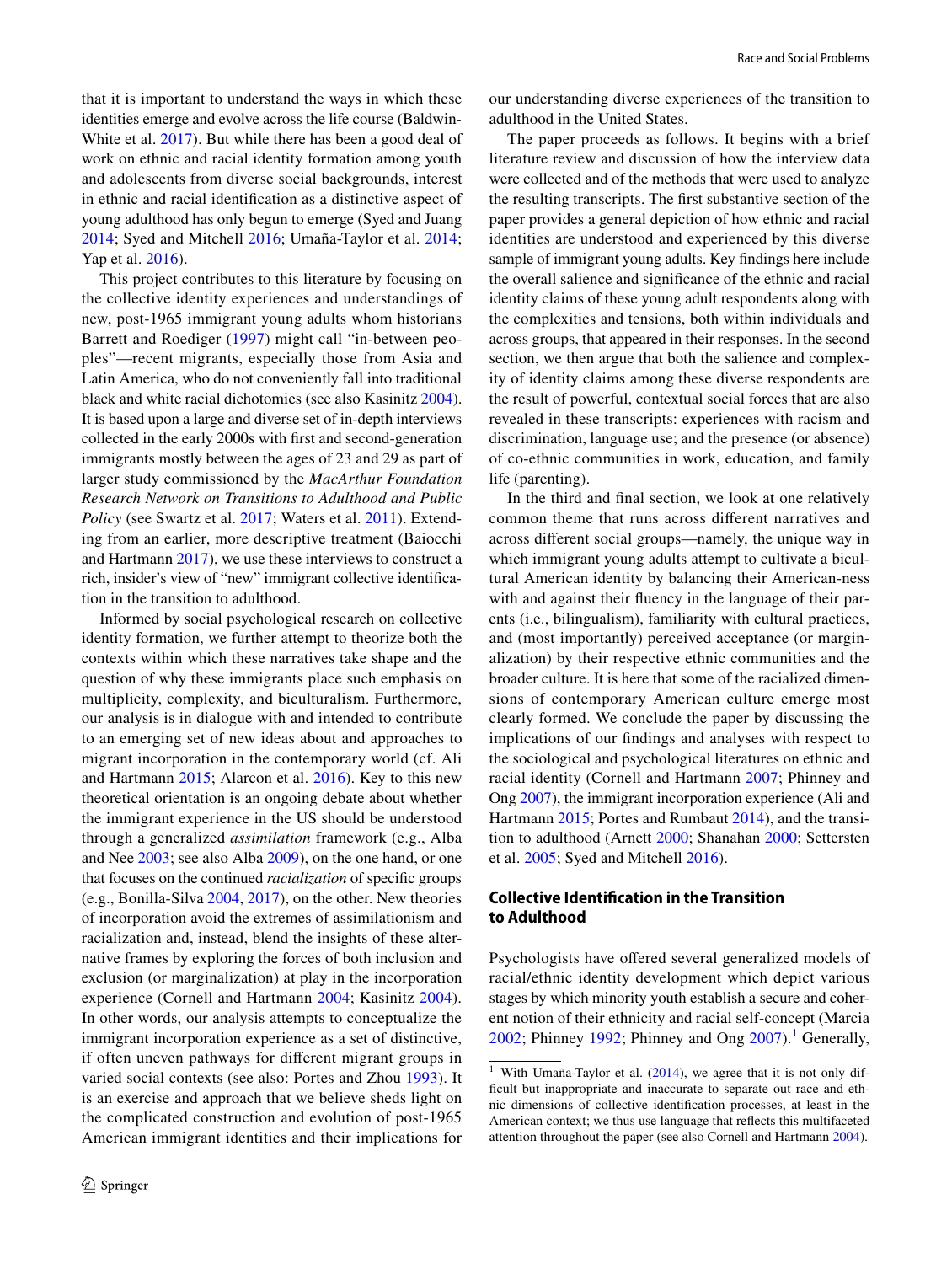these models suggest that racial and ethnic affiliations are often central concepts to the social identities of young people who are minorities (Lee Williams et al. [2012;](#page-14-17) Roberts et al. [1999\)](#page-14-18), though they are often unexamined and diffused during early adolescence. As young people mature, however, and their cognitive abilities increase, most enter an exploration phase in which they reflect and critically reexamine their affiliation with these broad social categories. During this time young people may also seek out new knowledge and customs associated with race and ethnicity, as well as experiment with various ways to practice (or some may say perform) these social connections and identifications. Some models (i.e., Atkinson et al. [1993](#page-13-15)) suggest that during this time young minorities may also go through a confusing set of emotions and cognitions (e.g., dissonance and resistance) as they confront the realities of racial discrimination in their lives as well as in the dominant culture. But during the later stages of adolescence, or early adulthood, it is assumed that young people acquire the cognitive dexterity to navigate these tensions into a unified commitment to a coherent racial ethnic identity [or what developmental psychologists describe as an achieved ethnic identity (Phinney and Ong [2007](#page-14-11); Syed and Juang [2014\)](#page-14-6)].

Against this developmental backdrop, research has explored the determinants of racial/ethnic formation (Nguyen and Hale [2017](#page-14-19); Roberts et al. [1999](#page-14-18)) and highlighted the importance of such achieved and cohered identities across a whole range of social outcomes and indicators academic performance (Booth et al. [2017;](#page-13-16) Feliciano [2017](#page-13-17)), self-esteem and well-being (Hughes et al. [2015](#page-13-18)), mental health (Ai et al. [2014](#page-13-19); Ida and Christie-Mizell [2012](#page-13-20)), and social incorporation or adjustment (Gummadam et al. [2015](#page-13-21)). Taken as a whole, this work has emphasized the assumed maturity and psychological benefit that come from passing the "exploration" phase of a diffused and unexamined ethnic identity, to the "commitment" phase of a solidified and coherent claim of belonging/identity.

The extent to which the significance and structure of ethnic and racial identities holds in the transition to adulthood and across the lifecourse (not to mention across different social groups and contexts) remains something of an open question. As alluded to previously, while there has been a good deal of work on ethnic and racial identity formation among youth and adolescents from diverse social backgrounds, interest in ethnic and racial identification as a distinctive aspect or dimension of young adulthood has only begun to emerge (Syed and Juang [2014;](#page-14-6) Syed and Mitchell [2016;](#page-14-7) Umaña-Taylor et al. [2014](#page-14-8); Yap et al. [2016](#page-15-0)), and much of that work has been focused mainly on college-aged respondents, those who have just begun to enter the transition to adulthood. Here, we concur with Umaña-Taylor et al. ([2014](#page-14-8)) who argue that "a life span approach to ERI must include attention to how this process continues to unfold through young adulthood and into adulthood proper" (p. 28).

Much of the work has also tended to focus on and generalize from the experience of African Americans (Branscombe et al. [1999](#page-13-22); Brown et al. [2002](#page-13-23); Sellers et al. [1998](#page-14-20), [2006\)](#page-14-21), and has thus put less attention on the variations and complexities that emerge in other groups and communities (for important exceptions, see: Roth [2012](#page-14-3); Rudrappa [2004;](#page-14-5) Rumbaut [1994](#page-14-22); see also Weisskirch et al. [2016\)](#page-15-2). This is an important point because an emerging theme among both psychologists and sociologists is the complexity of ethnic and racial identities in young adulthood for individuals of color (Umaña-Taylor et al. [2014](#page-14-8); Ashmore et al. [2004;](#page-13-24) Roberts et al. [1999\)](#page-14-18). Connected with this attention to diversity, complexity, and variation is an attention to context and the social conditions that shape and determine the collective identities of race and ethnicity, a key theme in the sociological literature on the topic (Cornell and Hartmann [2007;](#page-13-14) Smith [2007](#page-14-23); Lee and Bean [2004\)](#page-14-4).

# **Data and Methods**

Data for this analysis were drawn from a subsample of a larger set of qualitative interviews with young adults (the majority between 23 and 29 years old) commissioned by the Macarthur Foundation's *Research Network on Transitions to Adulthood* (see Settersten et al. [2005](#page-14-14); Osgood et al. [2007](#page-14-24)) in the first decade of the new century. The subsample of respondents that is the focus of the analysis presented here was drawn from three pre-existing longitudinal studies of adolescents and young adults that included significant numbers of first- and second-generation immigrant respondents: *The Immigrant Second Generation of Metropolitan New York Study* (Kasinitz et al. [2008](#page-14-25)), *Children of Immigrants Longitudinal Study in San Diego* (Portes and Rumbaut [2014\)](#page-14-12), and the *Youth Development Study* in St. Paul, Minnesota (Mortimer  $2003$  $2003$ ).<sup>2</sup> The interviews analyzed for the current study

- Children of Immigrants Longitudinal Study in San Diego: [https://](https://www.icpsr.umich.edu/icpsrweb/RCMD/studies/20520/summary) [www.icpsr.umich.edu/icpsrweb/RCMD/studies/20520/summary](https://www.icpsr.umich.edu/icpsrweb/RCMD/studies/20520/summary)
- Youth Development Study: [https://www.icpsr.umich.edu/icpsrweb/](https://www.icpsr.umich.edu/icpsrweb/ICPSR/studies/24881) [ICPSR/studies/24881.](https://www.icpsr.umich.edu/icpsrweb/ICPSR/studies/24881)

<span id="page-2-0"></span><sup>&</sup>lt;sup>2</sup> Additional information about each of these longitudinal studies can be found at:

<sup>•</sup> Immigrant Second Generation of Metropolitan New York Study: [https://www.icpsr.umich.edu/icpsrweb/DSDR/studies/30302/](https://www.icpsr.umich.edu/icpsrweb/DSDR/studies/30302/summary) [summary;](https://www.icpsr.umich.edu/icpsrweb/DSDR/studies/30302/summary)

It is worth noting that these three studies also included interviews with a range of native-born American respondents as well (white  $=42$ ; black  $=12$ ; other non-white  $=12$ ). These interviews were analyzed and included in an earlier, descriptive treatment (Baiocchi and Hartmann [2017](#page-13-6)), and as such provide comparative context for the immigrant narratives presented here.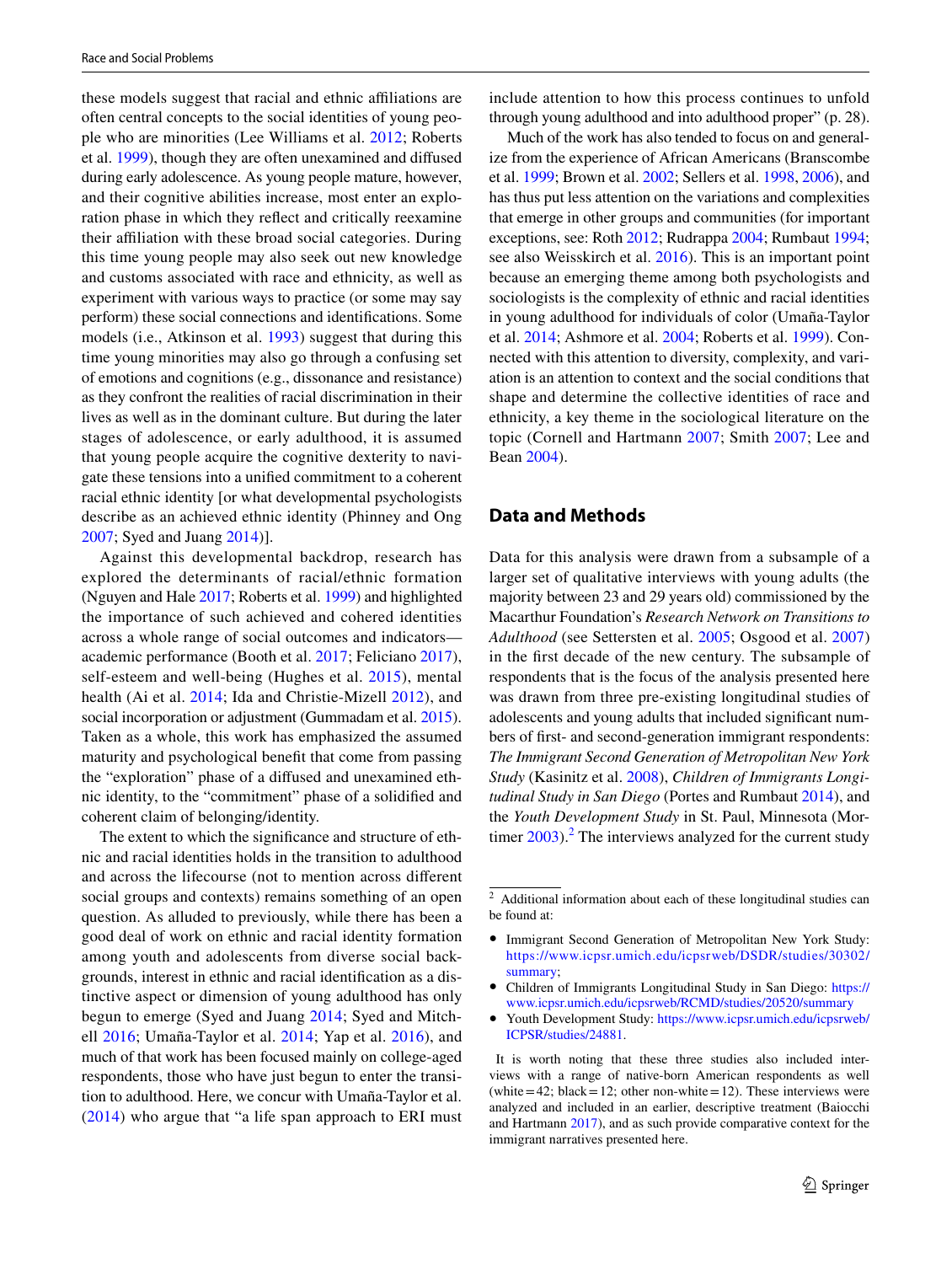<span id="page-3-0"></span>**Table 1** Demographic composition of total sample and sites

|                                     | Total sample<br>$N = 233$ | Minnesota<br>$n=10$ | New York<br>$n=92$ | San Diego<br>$n = 131$ |
|-------------------------------------|---------------------------|---------------------|--------------------|------------------------|
| Age                                 |                           |                     |                    |                        |
| $18 - 20$                           | 2(1%)                     | $\boldsymbol{0}$    | 2                  | $\boldsymbol{0}$       |
| $21 - 23$                           | 30 (13%)                  | $\theta$            | 21                 | 9                      |
| $24 - 26$                           | 146 (63%)                 | $\theta$            | 28                 | 118                    |
| $27 - 29$                           | 31 (13%)                  | 5                   | 22                 | 4                      |
| $30 - 32$                           | 24 (10%)                  | 5                   | 19                 | $\mathbf{0}$           |
| Gender                              |                           |                     |                    |                        |
| Male                                | 117 (50%)                 | 5                   | 52                 | 60                     |
| Female                              | 116 (50%)                 | 5                   | 40                 | 71                     |
| Education                           |                           |                     |                    |                        |
| HS grad or less                     | 27(12%)                   | 2                   | 11                 | 14                     |
| Some college or vocational training | 113 (48%)                 | 6                   | 34                 | 73                     |
| Bachelor's degree or more           | 93 (40%)                  | $\overline{c}$      | 47                 | 44                     |
| Immigrant experience                |                           |                     |                    |                        |
| 1st generation immigrant            | 121 (52%)                 | 10                  | 35                 | 76                     |
| 2nd generation immigrant            | 112 (48%)                 | $\theta$            | 57                 | 55                     |

include first and second-generation immigrant young adults (*N*=233) representing varied racial, ethnic, social class, and educational backgrounds, and whose families had emigrated from Central and Latin America, the Caribbean, and Asian-Pacific region.

As Table [1](#page-3-0) shows, the demographic composition of the total sample for the current analysis  $(N=233)$  reveals a diverse, immigrant, cohort of young adults in their mid- to late twenties  $(M=25.6, SD=2.5)$ , with an equal proportion of female to male respondents. Generally speaking, most respondents were interviewed during a time in their life course in which they were beginning to achieve many of the normative milestones of adulthood in the United States (Settersten et al. [2005\)](#page-14-14). Many respondents had completed their formal education (only 13% were still students) and most were transitioning into career or long-term employment (74% were employed either full-time or part-time). Some had also begun to form their own families and navigate parenthood: 19% were married, 12% were cohabitating with a partner, and 28% had a least one child in the home. While respondents' socioeconomic status varied considerably across ethnic groups, most respondents described themselves as belonging to the "working class" (49%), or "working poor" (29%), while 19% described themselves as being "middle class" and 3% as "above middle class."[3](#page-3-1)

With respect to educational attainment, approximately 40% of respondents had attained a college degree (bachelor's) at the time of the interview, while 48% indicated some type of vocational/associates degree or were still pursuing higher education more generally.<sup>[4](#page-3-2)</sup>

As Tables [1](#page-3-0) and [2](#page-4-0) summarize, respondents identified as either first or second-generation immigrants to the United States. The vast majority of respondents who were foreign-born (52%) had nonetheless immigrated to the United States as young children and been socialized in the American context since an early age (i.e., the "1.5 generation"). More generally, the young adults in the sample represented a wide range of assimilative experiences (e.g., immigrated as refugees, undocumented resident status, formal visa programs) and different contexts of reception (e.g.,

<span id="page-3-1"></span><sup>3</sup> Additional analyses of demographic data obtained from the interviews (analyses not shown, due to space) indicate that the majority of respondents reported higher educational attainment levels than their parents, most of whom had completed their education prior to immigrating to the United States. For example, the highest education level attained by 53% of parents was a "high-school degree or less," whereas 88% of respondents had at least attended some post-second-

Footnote 3 (continued)

ary education by the time of their interviews (attended some college, vocation training or attained a bachelor's degree).

<span id="page-3-2"></span><sup>4</sup> Data collected on respondents' socioeconomic status was not standardized across the three sites. Nonetheless, the qualitative interview schedule asked respondents to reflect on how they subjectively defined their own socioeconomic status. Research assistants later coded responses into one of four general categories; "poor or working poor," "working class," "middle class," "higher than middle class." Inter-coded reliability across the three assistants was generally high for these generalized categories (Cohen's  $\kappa = .835$ ,  $p < .005$ ). Respondents had also been asked to estimate their median household income. Consistent with the observation that 78% of respondent identified as working class or working poor, the median household income reported was \$35,000 per year (*M*=\$33,401, SD=\$19,612), though it should be noted that half of respondents were unwilling or uncertain on how to answer this question accurately.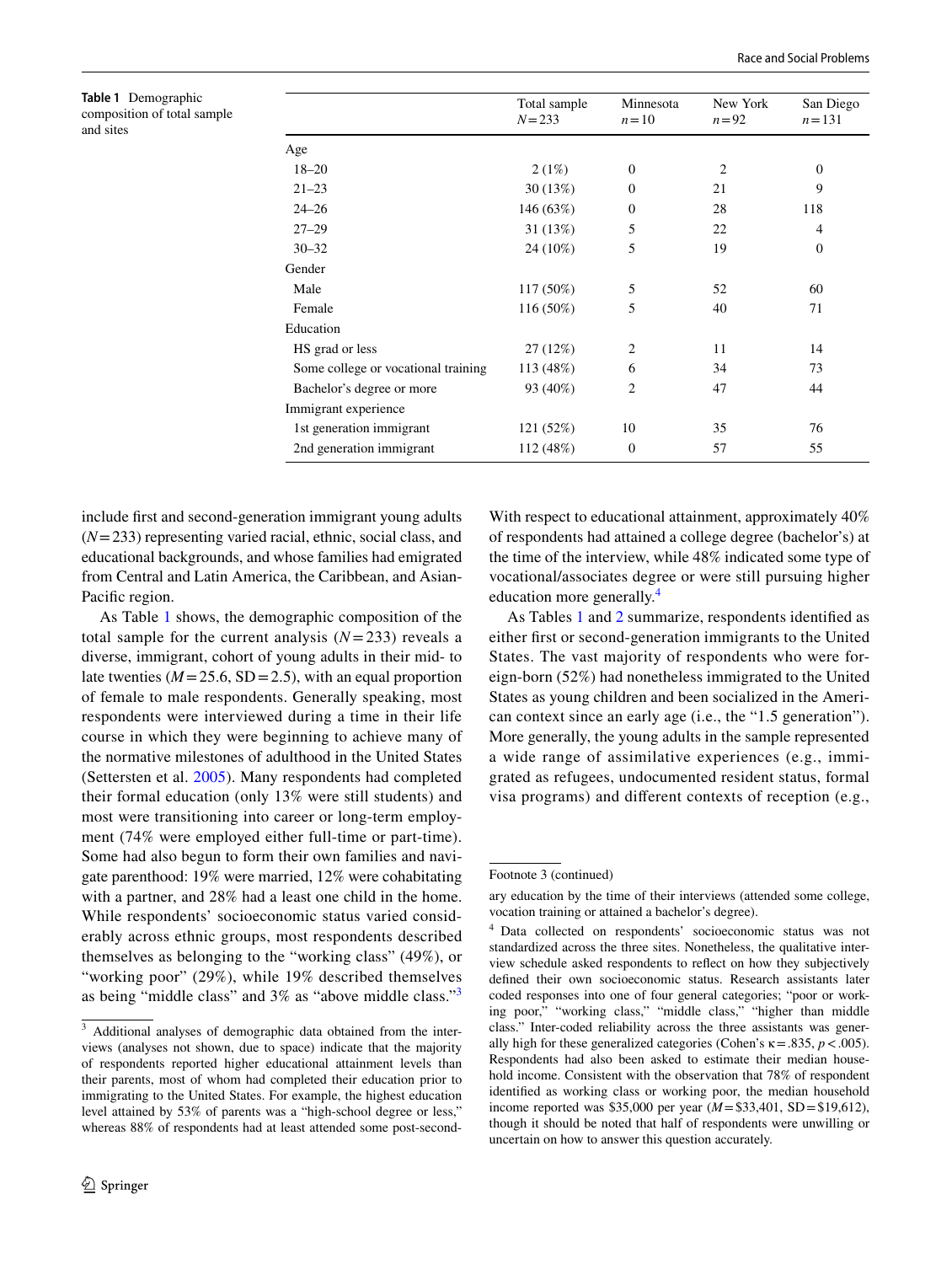#### <span id="page-4-0"></span>**Table 2** Country of origin

|                           | Total sample<br>$N = 233$ | Minnesota<br>$n=10$ | New York<br>$n=92$ | San Diego<br>$n = 131$ |
|---------------------------|---------------------------|---------------------|--------------------|------------------------|
| Central America/Caribbean |                           |                     |                    |                        |
| Dominican Republic        | 8(3%)                     |                     | 8                  |                        |
| Jamaica                   | 3(1%)                     |                     | 3                  |                        |
| Mexico                    | 39 (17%)                  |                     | 1                  | 38                     |
| Puerto Rico               | 14(6%)                    |                     | 14                 |                        |
| <b>West Indies</b>        | 7(3%)                     |                     | 7                  |                        |
| South America             |                           |                     |                    |                        |
| Colombia                  | 2(1%)                     |                     | $\overline{2}$     |                        |
| Ecuador                   | 8(3%)                     |                     | 6                  | 2                      |
| Peru                      | 3(1%)                     |                     | $\overline{2}$     | $\mathbf{1}$           |
| Central/East Asia         |                           |                     |                    |                        |
| China                     | 44 (19%)                  |                     | 33                 | 11                     |
| Hong Kong                 | 5(2%)                     |                     | $\overline{2}$     | 3                      |
| India                     | 4(2%)                     |                     |                    | $\overline{4}$         |
| Japan                     | 1(1%)                     |                     |                    | $\mathbf{1}$           |
| Russia                    | 14 (6%)                   |                     | 14                 |                        |
| Southeast Asia            |                           |                     |                    |                        |
| Cambodia                  | 4(2%)                     |                     |                    | $\overline{4}$         |
| Laos                      | 21 (9%)                   | 10                  |                    | 11                     |
| Philippines               | 34 (14%)                  |                     |                    | 34                     |
| Thailand                  | 6(3%)                     |                     |                    | 6                      |
| Vietnam                   | 16(7%)                    |                     |                    | 16                     |

cultural practices in the community, presence of co-ethnic enclaves, educational and economic opportunities, racism and discrimination). As Table [2](#page-4-0) highlights, respondents' families had emigrated from 18 countries across the Caribbean and Central America (30%), South America (5%), Central and East Asia (30%), as well as from South East Asian regions (35%).

Trained interviewers asked open-ended questions on topics related to the transition to adulthood including education, work, family of origin, relationships, politics, identity, leisure, and subjective aging. Sample questions focused on ethnicity included: What do you call yourself, that is, how do you identify? What does it mean to you to say you are [ETHNICITY, e.g., *Chinese American, Mexican American, Latino*]? Or that you are an American? How important is it for you to say you are [ETHNICITY]? Has your ethnic or American self-identity changed over time? Do you sometimes use different ethnic or racial labels in different situations? Why? Respondents spontaneously discussed ethnic and racial identity issues and experiences in other sections of the interview, which we incorporated into our analysis. Interviews took place in locations selected by interviewees and typically ranged from 2 to 4 hours. Interviews were recorded, transcribed, and de-identified to maintain confidentiality; they were archived and then collaboratively coded using the software package Atlas.ti.

The analysis was informed by the various psychological studies of ethnic and racial identity development discussed above as well as with general sociological theories of identity that highlight the importance of social context (Serpe and Stryker [2011;](#page-14-27) Stets and Serpe [2013](#page-14-28); Stryker and Serpe [1994](#page-14-29); Tajfel and Turner [2004](#page-14-30); see also Hartmann et al. [2017\)](#page-13-25). However, our goal was not to develop a new theoretical conceptualization of these social psychological processes. Rather, we sought to contribute to a grounded, context-rich understanding of both the similarities and differences by which various ethnic and racial identities were constructed and conceptualized across various social situations. That is, our analysis was motivated by an interest to better understand the narrative structures, both shared and contrasting, across different racial and ethnic identities in the contemporary United States (i.e., how identities associated with being Asian American, Latino, Chicano may share similar narrative structures, etc.). And once again, our larger theoretical goal was to contribute to the new immigrant incorporation theoretical framework discussed above (Ali and Hartmann [2015](#page-13-7); Kasinitz [2004;](#page-13-5) Portes and Zhou [1993](#page-14-10)).

More concretely, our analysis was guided by the following research questions: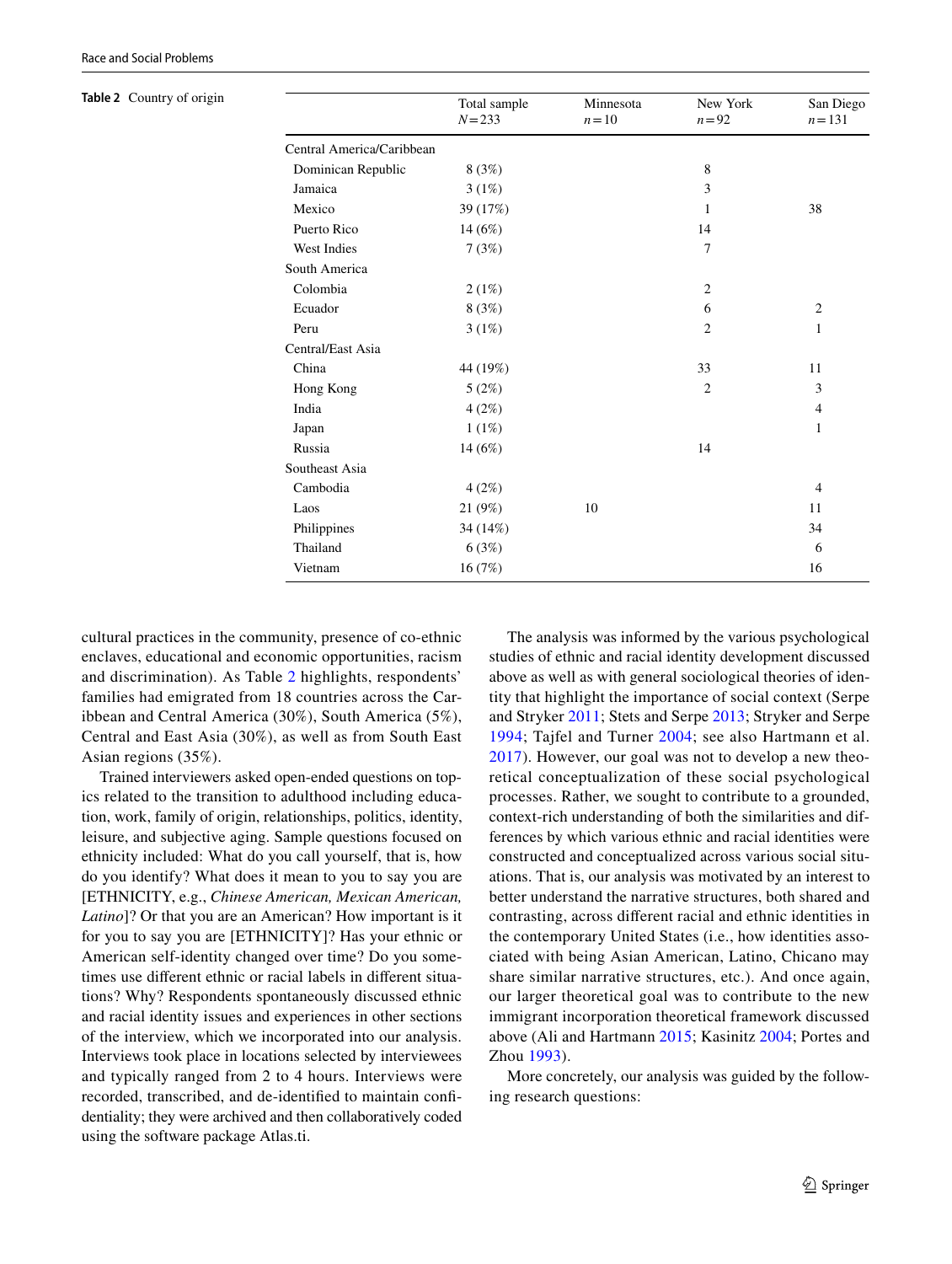- 1. What are the common characteristics and narrative structures used by immigrant young adults to describe their social identities?
- 2. What common sources of tension and complexity are expressed by immigrant young adults across different social contexts, and what are the key forms of variation in these narratives?
- 3. What social contexts or conditions appear to be most important in shaping racial and ethnic identity claims?

We used an inductive or "data-driven approach" to identify the common themes used by respondents to describe their identities and experiences as immigrants with respect to these questions.

The research team used a multi-staged process of analysis involving (a) identifying specific sections of the transcripts in which respondents mentioned and discussed either their identity, ethnicity, or immigrant status; (b) inductively generating a list of 18 initial codes to describe the key narrative characteristics and structures within these sections of text; (c) organizing and refining codes by three general themes and seven sub-themes; and (d) applying the themes back to the data to ensure that our constructs were accurate as well as specific to the experiences of immigrant young adults. Throughout this iterative process—again, facilitated by the use of the Atlas.ti software package—the research team took a number of specific steps to ensure the *trustworthiness* of the qualitative analysis (Lincoln and Guba [2000;](#page-14-31) Morrow  $2005$ ).<sup>[5](#page-5-0)</sup>

First, while our coding system was generated inductively, we also drew from the biographical field notes documented by interviewers to inform our interpretation of respondents' social context and the various pressures and life circumstances that they faced. This effort to essentially *re-contextualize* the data (Morrow [2005](#page-14-32)) further enhanced the credibility of our findings, as did our use of respondents' own words to frame and identify key themes. The research team also met regularly to assess the consistency and dependability of the themes—to ensure against idiosyncratic coding—through a collaborative, consensus-agreement approach (Patton [2005](#page-14-33); Syed and Nelson [2015](#page-14-34)), which was carefully documented at different phases of data coding, and synthesis. In addition, to ensure the dependability of the finalized themes the team employed a strategy similar to what grounded theorists describe as the *constant comparison method* (Charmaz [2001](#page-13-26); Glaser [1992\)](#page-13-27). This involved applying the thematic codes across different empirical examples, in order to assess the specificity of codes to capture similarities and differences throughout the sample. The result, we believe, is a fairly rich, content-oriented approach to understanding collective identities in line with the McLean et al. ([2016](#page-14-35)) argument for "bringing content to the fore" in the study of emerging adulthood identities (see also Syed and Azmitia [2008](#page-14-36)).

#### **Findings**

#### **Salient and Complex Identities**

Our first set of findings, which are more descriptive than thematic, highlight the diverse and expansive ways in which respondents discussed their racial and/or ethnic identities throughout the entire interview schedule. When directly prompted to discuss how they identified in collective terms, most immigrant young adults not only claimed race and/ or ethnicity as the primary lens through which to understand their identities, they often linked these narratives to extended discussions about assimilation, their perceived nationality, and daily experiences of racial discrimination. José, a young man who had lived most of his life in a barrio south of San Diego, had much to say about how race and his Americanized ethnicity were part of his identity. "I know I don't look American," he explained at one point, after vacillating between self-identifying as Chicano or Latino in the interview. "But I grew up here, and this is my home. I don't even speak Spanish anymore, and so I'm more American than anything else." Another respondent from San Diego similarly discussed that her social identity was rooted in her sense of ethnicity, but that topic of her identity was itself a complicated matter for her. "I'm starting to identify more as Vietnamese-American than before," she described, "I used to just say 'Vietnamese' because ethnically, I'm Vietnamese, but culturally, I'm more American."

In stark contrast to the rather restrictive ways by which most native-born white and black Americans in these samples described their race and/or ethnicity (with some "white Americans" even claiming not to have "any ethnicity at all"; see Baiocchi and Hartmann [2017\)](#page-13-6), immigrant young adults often expressed their identities with complex narratives that touched on a range of topics. Indeed, these identities were rarely framed as a singular and isolated topic in the interviews, restricted to one set of questions or issue; instead, collective identification was a recurring reference point that respondents narrated to as they discussed issues important to them across the interview schedule. As for instance,

<span id="page-5-0"></span><sup>5</sup> Trustworthiness refers to what some qualitative researchers consider as the specialized set of criteria for qualitative research that parallel the more conventional—positivist—standards of research such as internal validity, reliability, and generalizability (Lincoln and Guba [2000](#page-14-31); Morrow [2005\)](#page-14-32). Though some have questioned the extent to which these criteria do in fact closely parallel the standards of positivistic research, or even whether they *should* (see overview of critiques by Morrow [2005\)](#page-14-32), trustworthiness is often operationalized as issues of *credibility* (which parallel concern about internal validity), *dependability* (reliability), t*ransferability* (generalizability), and *conformability* (objectivity).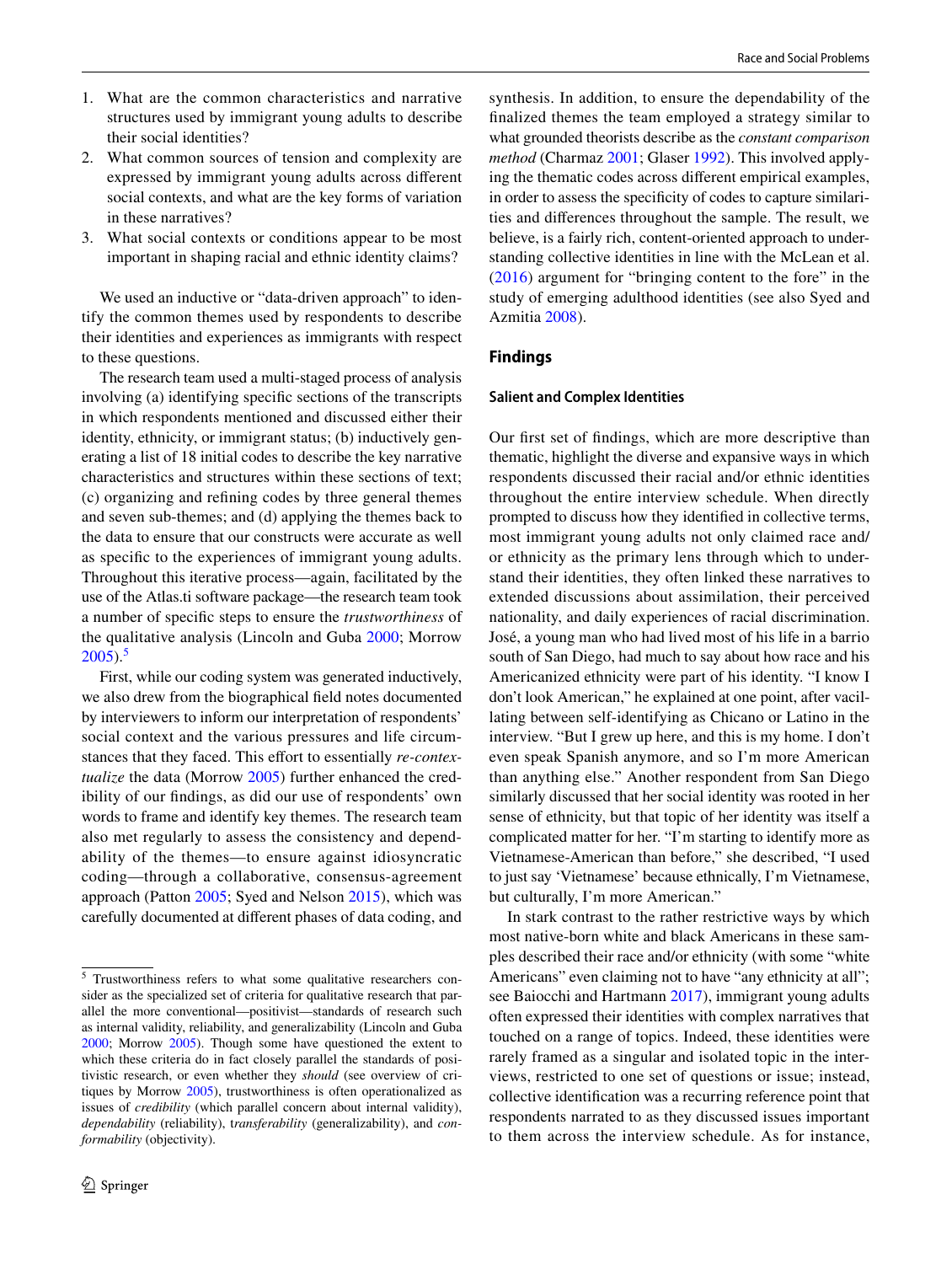Anthony, a Filipino American living in Southern California, returned to the topic of his bicultural identity—of identifying both an American and Filipino—several times in the interview, even when discussing broad topics, like his views on recent political events in the US.

It's like the whole thing with Iraq currently, it just made me feel, you know, where do I stand on the issue because I feel in my heart that I'm an American because I'm an American citizen. I grew up with American culture. I went to American school. I prefer American things. I would say I'm more American but at the same time when I say I'm an American I get "like what kind of an American"? Like are you Filipino American, Asian American or something like that. I don't always know how I identify then.

Similar to other respondents, Anthony anchored many of his unresolved views on social issues, particularly controversial ones, back to "the ongoing question" of his racial and ethnic identity. More than just an issue of what to call himself, Anthony described his bicultural identity as an amalgamation of "two ethnicities" and of "two very different ways of looking at the world," within the context of a racialized society that regularly questions "what kind of American" he is. In examining a controversial issue, like the Iraq war, Anthony felt the need to revisit the perpetual question of which of his "two sides" he should identify with at that moment, but within the constraints of how others view him as an ethnic or racialized person.

Revisiting how one defines their ethnic identity, and framing it as a recurring issue to understand other life circumstances, was a theme that appeared throughout many of the interviews. Some of these unresolved issues explicitly implicated the experiences of being an immigrant and the various conflicts that young people (and their parents) faced as new Americans. For instance, Anthony felt that people viewed him as too *Americanized* because he only spoke English. But these sources of ambivalence and the connection to an ethnic identity were also linked to other broader "life issues"—for instance, when respondents described the challenges they faced navigating the transition to college, or in managing a work and homelife balance, and even in negotiating personal relationships. Kim—a Vietnamese American also living in Southern California—similarly discussed continually questioning how she identifies herself, and her two sides, as she grappled with the gender dynamics implicated in her relationships. Though Kim did not see herself as a "feminist," she was cognizant of the "patriarchal" norms both present within her family and in the broader US culture. As a result, Kim referenced her evolving understanding of what "it really means" to be a Vietnamese American woman—as someone who is "both traditional and American at the same time"—to frame how she navigates the gender politics and dynamics as she moved into adulthood. Accordingly, Kim's ethnic identity, similar to her views on gender, "borrowed from two cultures" and reflected an ongoing effort to combine the "best from both worlds."

In a similar way, *what* many of these respondents called themselves—no matter how they identified specifically was framed as ultimately less important than these "ongoing discussions" that the topic of one's emerging and evolving ethno-racial identity itself represented. Respondents often contested the use of prescriptive "labels" to describe themselves, as these terms were "too restrictive" and limited to convey the nuances of their bicultural-ness. Even among respondents who elaborated at length on the subtle semantics between self-identifying as a "Hmong in America" versus "Hmong American," or why they were "Chicana" but not "Latina," many nonetheless implied the importance was more in the "discussing of these differences" than the terms themselves. Moreover, some respondents could use various racial and ethnic labels interchangeably throughout the same interview. Lee, a college student from San Diego, saliently pointed out that one's identity is necessarily "fluid," because "it matters who is asking the question" and "in what context." Accordingly, Lee was "more or less Asian" around some people, but also "Chinese or even Cantonese" around others. It depends on "the setting and who I'm talking to."

# **Contexts for Learning, Practicing, and Navigating Racial and Ethnic Identities**

Lee was not the only respondent in our sample to explicitly talk about the importance of "context" and "settings" when discussing their identity. Indeed, as respondents elaborated on their various ethnic and racial affiliations, they often discussed the situations and social environments which shaped their sense of belonging growing up and continue to shape their identities as they transition to adulthood. Often these narratives implicated how different settings provide varying opportunities and constraints for ethnic and racial identity formations to take shape. At an immediate, micro level, respondents discussed how families, neighborhood, peer groups, schools, and workplaces could all be interactive settings for thinking about, experiencing, and practicing different aspects of their identities. A few respondents like Lee were also cognizant that they were embedded in broader macro contexts of the historical moment, and could talk about how stratification, racial hierarchies, and even forces of "globalization" affected their identities. While it is beyond the scope of this article to fully summarize the various ways respondents evoked the importance of context in their identity narratives, below we review a few key aspects that respondents discussed.

Most respondents were apt to first cite the importance of families in their development of identity. For many being a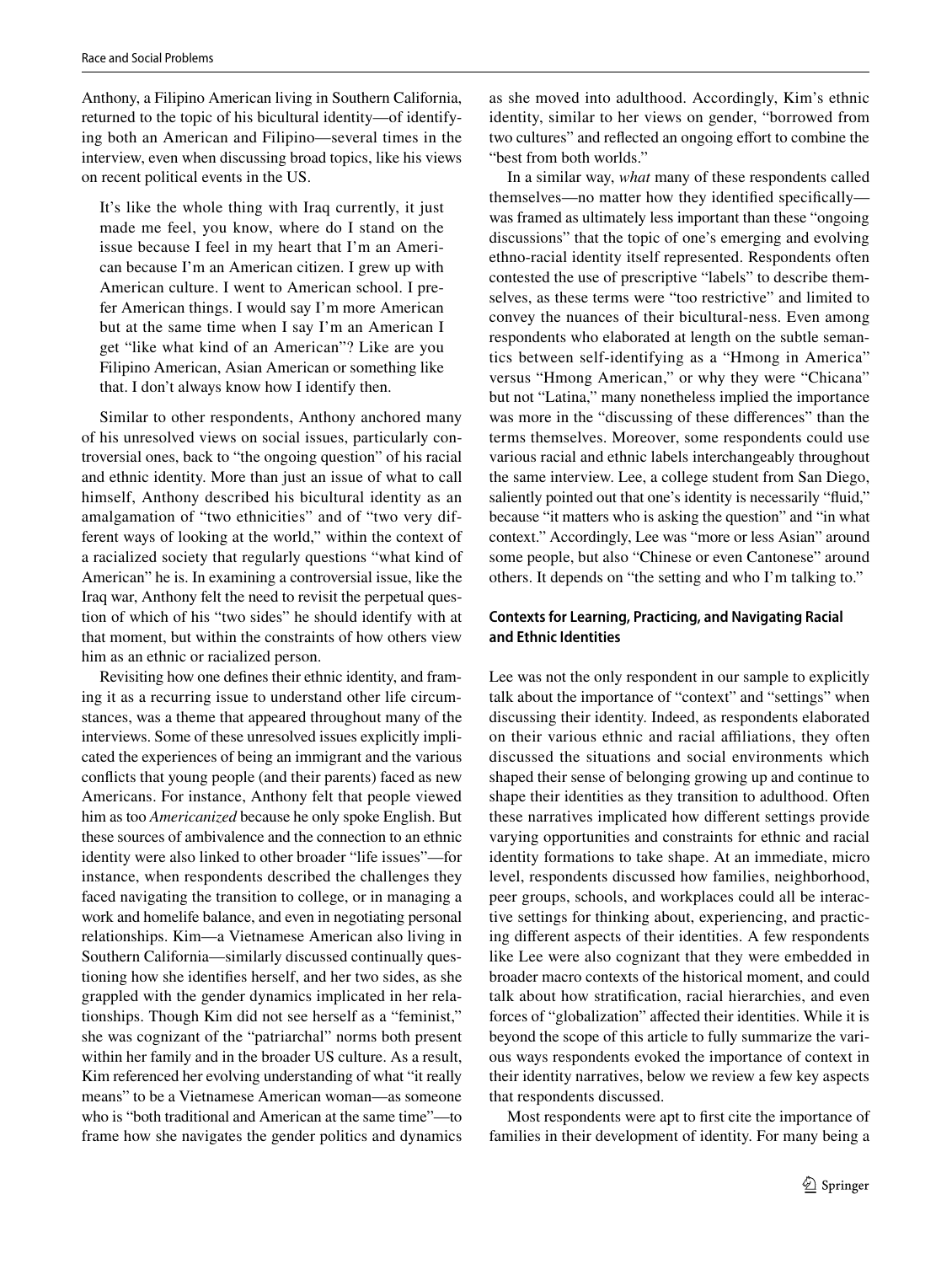member of their family and a member of their ethnic group were intimately tied. "I mean my family's definitely Chinese," replied one respondent after being asked about his identity.

My parents, you know... they're not American parents. Like the way they interact with me. They speak Chinese to my grandparents. I mean, I eat that in the house. We don't eat American food.

Other respondents similarly combined their discussions of identity with their description of their immigrant "family life" growing up, and the various socialization practices at home that contributed to their sense of ethnicity—often revolving around food and speaking the origin language. Particularly for respondents who felt strongly rooted in their ethnic identity, these everyday interactions with people whom they loved were important aspects of what distinguished them from "typical Americans." Moreover, these respondents often emphasized the importance of maintaining ethnic ties through their connections to kin, remembering family history, and for those who had become parents, passing traditions onto their own children so that they "never forget who they are."

Many respondents similarly noted that the language "spoken at home," and with their families in general, was a key indicator of their "preserved" bicultural identity, particularly in a world of otherwise encroaching English. Quyen who lived in Southern California and strongly identified as "ethnically Vietnamese" cited her parents' influence in helping her maintain a strong fluency in her mother tongue. "My parents really helped us with the Vietnamese language," she described. "And I would think I'm more *ethnic* than the rest of (my friends) because I feel very connected to Vietnamese people in Vietnam."

Raul, a young man also living in California, expressed a similar sentiment when he admitted that he was "glad that my parents really kept on us to speak Spanish in the house, and I want to do the same for my kids." As was the case for others in his community, Raul's identity as a Chicano was intricately wrapped up with his bilingualism. "It's a big part of who I am, of who we are. It's in the music that Chicanos listen to, it's how Chicanos get along with others, it's how Chicanos can feel comfortable with themselves."

More generally, almost every first- and second-generation immigrant respondent in our sample brought up the issue of language when discussing their collective identity—whether to highlight their command of English, their bilingualism, or lack of familiarity with their mother tongue. Often these discussions highlighted the more social and communal dimensions of language, as opposed to language as a unique cultural practice. Indeed, many respondents emphasized the advantages of being bilingual with respect to accessing social networks embedded in school, churches, and work situations. Quyen, who felt more "ethnic" and Vietnamese than her friends, discussed how she was able to connect and bond easily with strangers if they spoke the same language, particularly at an Asian market that she sometimes visited on the weekends. Similarly, Laura, a Mexican American in Southern California, discussed how she bonded with all the "Latinas" who "gossiped" at her work in Spanish. This cultural advantage was most clearly conveyed by Spanish speakers who often claimed the language was not only an important way of preserving one's heritage, but also a relevant form of communication for various ethnic communities. In New York City several Spanish-speaking respondents even remarked that their fluent bilingualism was as an important component of their multicultural, pan-ethnic identity as Latino or Hispanic. As one respondent explained, "speaking Spanish connects you to a lot of other groups here… we all speak the same language and have similar culture." In contrast, in Southern California speaking Spanish was almost always associated with a Chicano or Mexican ethnic identity. While this reflects the broader representation of multiple Spanish-speaking nationalities present in New York, as compared to the large proportion of Mexican immigrants in California, it is nonetheless interesting how speaking Spanish could be framed in both exclusive and inclusive ways.

Language and bilingualism involving Spanish speakers operated differently in comparison with identity narratives among non-Spanish-speaking pan-ethnicities. Individuals who identified as Asian Americans, for example, were more prone to identify with the pan-ethnic label precisely because they were no longer fluent in their origin language. Kevin, an Asian American who had just graduated from college, discussed that he had gradually transitioned away from seeing himself as Chinese, precisely because he had difficulty speaking his origin language. "I just feel weird calling myself Chinese, since I don't really speak the language anymore." Some respondents who were not bilingual reflected on their identity more ambivalently, sometimes with obvious discomfort and sense of social shame. Carlos, who simply considers himself a "brown American" stated that the Spanish-speaking community in California distrusted Mexican-looking men like himself who could not converse in Spanish. "We were all pachucos; considered non-Mexican," he described, citing a local urban idiom for overly Americanized, deviant, youth. "We were born in the U.S. and didn't know Spanish and so were looked down by our families." As many of these individuals explained, their physical appearances—more precisely, their skin color already barred them from a "traditional American" identity. But Carlos also lacked the cultural capital of being able to speak Spanish which he viewed as limiting his ability to assert an ethnic identity, at least socially. To claim he was Mexican American or Chicano, he suggested, would be to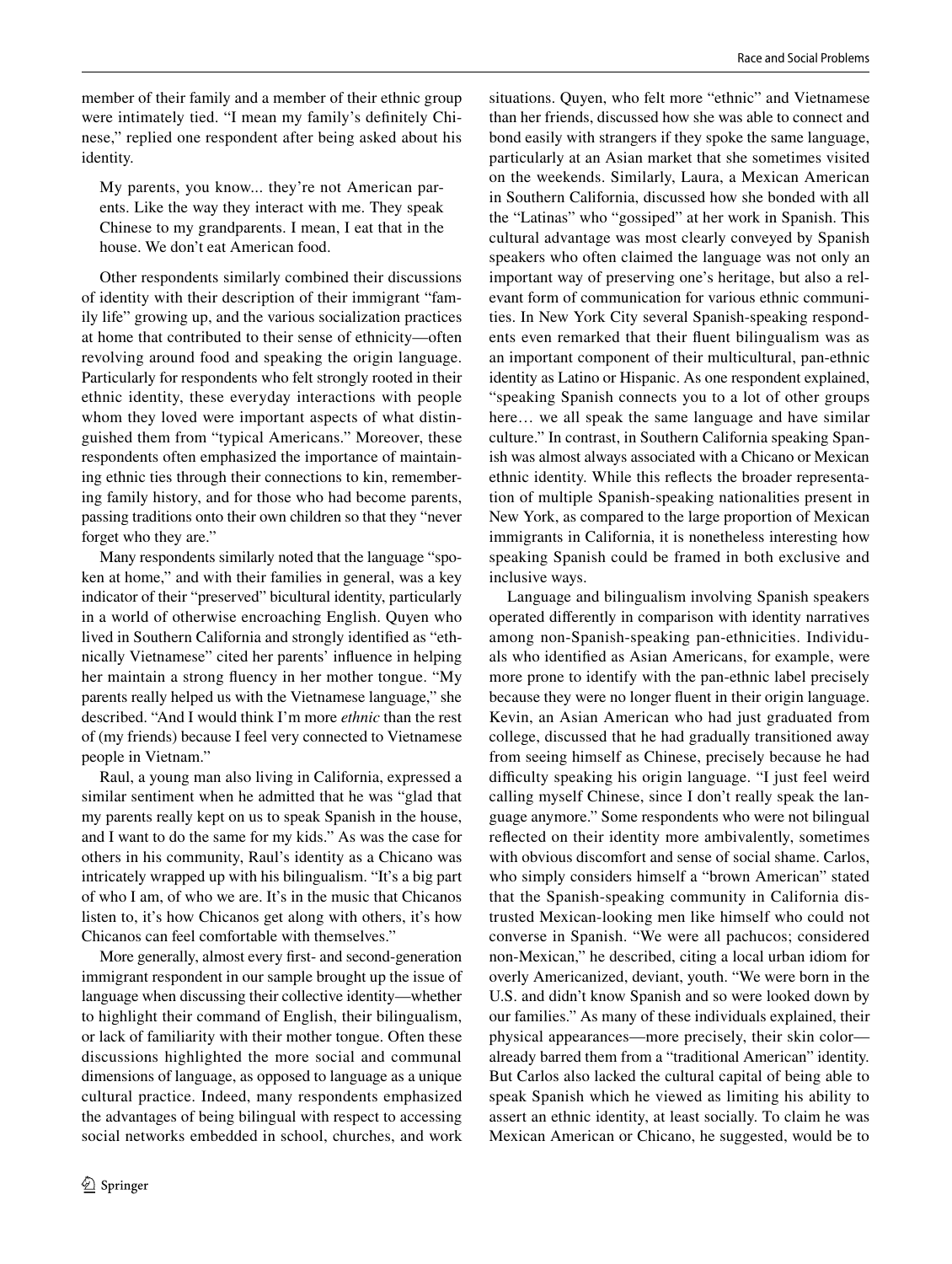welcome a certain amount of skepticism and rebuke among "real Mexicans."

Respondents also cited peer groups and schools as arenas in which they learned about their ethnic and racial identities, and the significance of race in the United States. For instance, when a young Laotian in San Diego was asked about the type of friends she had made at school, she emphasized the importance of "ethnicity" in her social networks. "There was mainly a lot of Laotians," she described her friends at school. While "there were many blacks" as well, and "not many whites" in general at the school, she described, students from different racial groups did not really mix and were separate. Other respondents similarly described having school friends made up almost exclusively of the same race—sometimes due to the fact that they felt more comfortable being with people who looked and talked like them. In contrast, other respondents discussed feeling marginalized when there were few other co-ethnics at their school. As one Hmong respondent in Minnesota described, she had felt "limited to the number of friends" she was able to have while in school "because all the white kids stick, they stick with the white kids."

Not surprisingly, respondents discussed how school was often the first place where they were "teased" or bullied for looking and/or sounding different and where they were first exposed to pejorative stereotypes about their race/ethnicity. A Chinese American man in New York recalls, "When I was younger, I was teased a lot. And it was hard because they see you differently." Respondents said they were "ashamed" and "felt embarrassed" by their ethnic and racial difference and the assumptions others had of them.

Respondents also learned about stereotypes others held of them from teachers in schools. Raphael, a Mexican American young man in San Diego, recalled that a teacher told him "You don't have to worry about doing well 'cause you're Mexican, you'll probably become a car mechanic or something." In contrast to the low expectation that the teacher conveyed to Raphael, a Chinese American man from New York we called Steve conveyed the pressure and embarrassment he felt when he did not live up the "model minority" stereotype of Asian Americans "They think all Asians are smarter and everything," he described. "I think it's more of a disappointment for me, because as I go to school, if I don't measure up to their expectations, it's a disappointment… especially in math."

Our interviewees also discussed how these cultural messages and racial stereotyping continued after they transitioned out of school and into work settings as adults. Some respondents, for example, discussed feeling like there was an unspoken "glass ceiling" at their work. As one respondent in New York discussed: "You look at a lot of companies, you know, you look at mid-range management, I'm sure you have a wide range of ethnicities. You have Black, Chinese, Hispanic, but if you look at a lot of companies, you look at the top, it's mostly white. There's gonna be a lot of white people, WASPS." Many others shared stories of experiencing discrimination themselves which affected their view of their status as a racial and ethnic minority in the workplace.

Beyond family, school, and work, respondents also discussed broader contexts which had also shaped their ethnic identity. Some respondents, for example, discussed how residing in an "ethnic" neighborhood, or more generally living near a significant number of co-ethnics, helped foster and normalize a sense of community. As described by some respondents, these neighborhoods help people like them "feel connected" with their co-ethnic friends and family members, as well as created a space to practice and engage with cultural traditions important to their sense of belonging. Alternatively, other respondents described living in areas with very few, if any, co-ethnics. A number of respondents in these situations cited feeling isolated and out of place to a supposed American norm present in their neighborhoods. Given the rise of anti-immigrant sentiment in later parts of the decade (cf. Massey and Sanchez [2010\)](#page-14-37) and the emergence of restrictive and punitive immigration policies in the U.S. in recent years, it is worth noting that immigration policies and politics were not extensively discussed by respondents in this battery of interviews. (We will return to this point in the conclusion.)

#### **A Something‑Else American: Hybridity, Biculturalism, and the Importance of Being Different**

One of the most common, salient themes that emerged in respondents' discussion of their bicultural identity revolved around their ubiquitous status of being both American but also a racial ethnic minority. As more than a few respondents described, they were "undoubtedly American," but also clearly "something else." Implicated in these narratives was a tacit acknowledgement by respondents that they had adopted many American customs and cultural values, having grown up primarily in the US. Nonetheless, most respondents still "felt ethnic" and identified with this constructed sense of difference to a perceived American norm, particularly with respect to their sense of culture, physical appearance, or both.

For example, Barkley, a 24-year-old young man living in New York City, had been born in the US but nonetheless still identified with the cultural traditions of Jamaica; he identified himself as a "black American" but with "the tendencies" of "somewhere else." But while Barkley still traveled to Jamaica, and had lived there for a while as a youth, he also strongly identified with his life in the US. In sum, Barkley felt he had a unique, idiosyncratic American identity that was a blend of both places.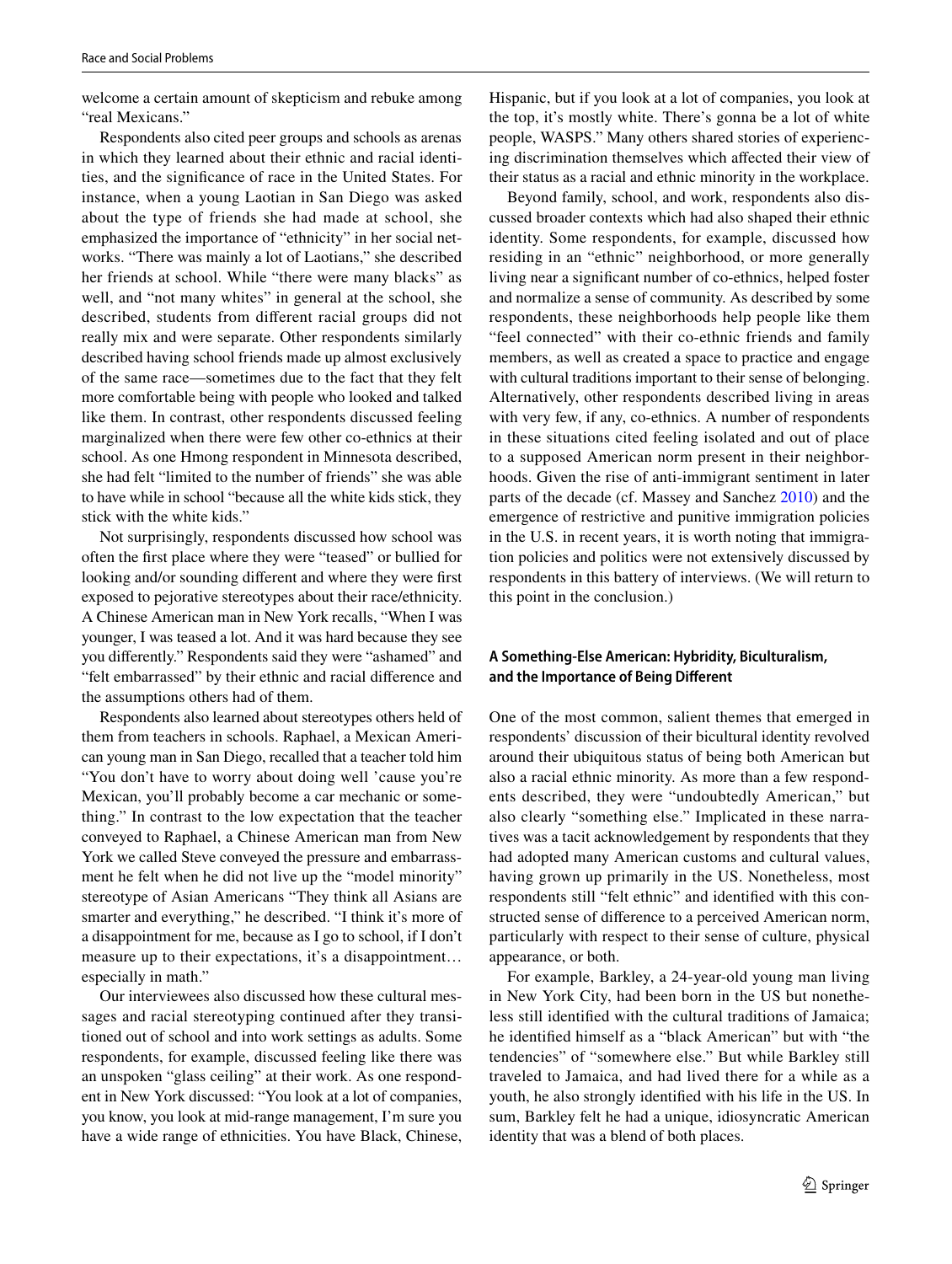*My culture* and the American culture are sort of blended together, and that my traditions and my ideals are sort of, of the American, of the Jamaican way, but I do know whole lot about my country, as in Jamaica, I mean, America… So I have the experience of both. I've lived in both places, I know both places.

While not all respondents felt as connected to their country of origin as Barkley, and some even felt estranged to these places, most nonetheless expressed a similar feeling of a blended sense of belonging. And for Barkley, his blended identity was a combination of the culture in these "places," which he felt comfortable navigating, but also his experiences of being racialized as a "Black man in America." As he elaborated in the interview, most Americans see and treat him "first as a black person," and even though being black in Jamaica and in the US "mean different things," he had incorporated the "American labels" into his blended sense of self, going so far as to describe himself as "African American" at times. While Barkley did not identify with African American culture—and in particularly emphasized that his Jamaican culture made him very different from most black people he knew—he nonetheless identified with a shared racialized experience of being mistrusted, feared, and looked down upon by many Americans. Still, Barkley emphasized that he was a different type of African American, and for this reason preferred to self-identify as a "black American."

In this sense it is interesting that the theme of being a "something else American" was present even among respondents who were adamant that they would never be "accepted as a real American" by the US population at large. Even respondents, who felt their "skin color" ascribed them to a lower status within an assumed American racial hierarchy, could strongly identify as a "nonetheless American." As for example Aisha, a U.S. born woman whose parents had immigrated from the West Indies, explained,

I'm probably not the segment of society that, you know, would benefit the *most* from being an American. But, you know, that doesn't make me any less an American. I was born here. I was raised here. I've spent all my life. This is the home I know. I don't know any other place. This is home. So whether or not, you know, the upper echelons of Americans decide to accept me or not, I'm still an American.

Aisha, like other respondents of darker complexion, felt she was seen in racial terms, and similar to Barkley believed that most people assumed she was African American. Unlike Barkley, however, Aisha had gravitated toward feeling more like an American after traveling with her parents to Barbados to visit her family. Like other respondents who had traveled back to their parents'

origin country—seeking at times a stronger connection to "the home country"—Aisha had felt disconnection and discomfort during the trip. She became keenly aware that she struggled with the Bajan dialect, but she also realized she was different and "really American" in how she viewed the world compared to her relatives, and people in the island in general. Years later, Aisha still struggled to define an identity for herself that captured her ambivalent affiliations and experiences with both Barbados and the United States.

For Aisha, as for many immigrant young adults, their bicultural identity often encapsulated the complexities and idiosyncrasies of their incorporation into American society; the particular way that they navigated and negotiated the social and cultural tensions emblematic of being American but also "something else." Indeed, after emphasizing the distinctiveness of their Americanized ethnicities, most respondents continued to next discuss either the challenges or advantages associated with their Americanized identities. Here, respondents varied on a narrative that either emphasized their collective identities as net positive or negative in American society. On the positive end of the spectrum respondents framed their bicultural identity in terms of an empowering ethnic if not transcendental hybridity (as one respondent described it as having the "best of both worlds"). On the negative side, respondents discussed their Americanized identities in more racial terms, akin to a severe limitation which made them doubly ostracized in their communities (what another respondent described as "belonging to neither world" and feeling like a "a double minority"). Connected to these identity narratives respondents also discussed their assessment of America's multicultural society and their either optimistic or pessimistic views about the country's future.

Tomás, a self-identified Chicano living in San Diego, described his bicultural identity clearly in the former, more positive, multiculturalist frame. Reflecting on his identity as a type of dual conduit between two cultures, Tomás felt he had a unique, and advantageous, perspective on American life as a bicultural minority.

It made me feel two sides. In that it made me see home as one side…And being an immigrant you see that part. And then you see the (other) part when you go to school. The other opposing language, culture, and other cultures…it's unique because you have two sides to you…having two side you get wealthy of what you know, and you can grow more…I know of both (sides) and I can exchange ideas and grow more from that.

Tomás also described that each time he visited Mexico, he discovered something new about being Mexican, being American, and the "advantages" of being both. In particular Tomás felt the exposure to two intact cultures allowed him to develop "two sides" to his identity, and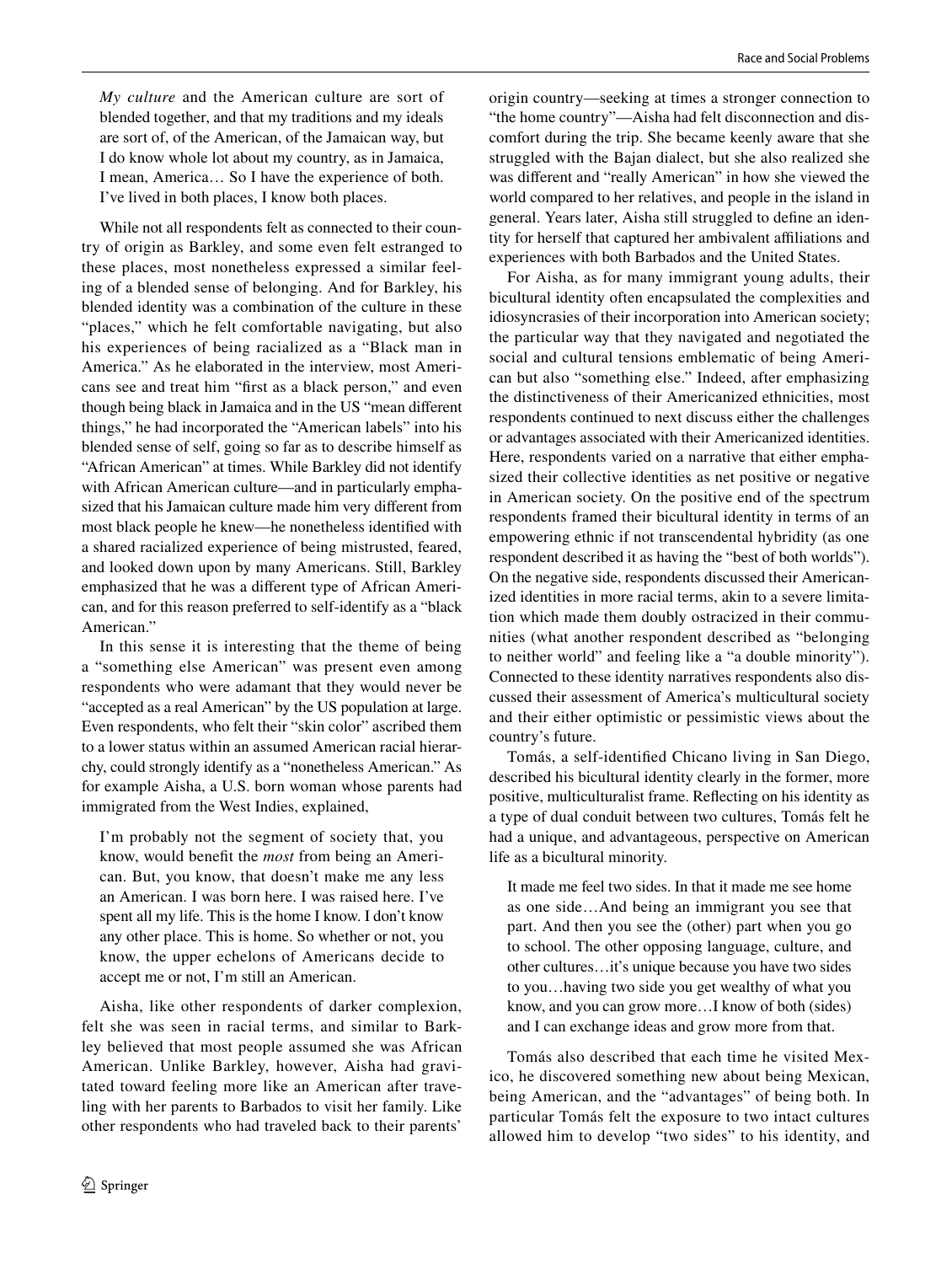with this comes the opportunity for "something altogether new." For the substantial number of respondents who described themselves as "proudly ethnic," their hybrid Americanized identities were often framed as a positive accumulation of different cultural components—a blending of the best of both worlds, as Kim had described above. Other respondents similarly talked about the dexterity created in having a "bicultural" or even "multicultural identity," particularly in terms of navigating the "restrictive ideas" of both one's origin culture and in US culture. By playing off the advantages of being "both traditional and American at the same time," people like Kim claimed they were actively integrating two different cultures. Here, an American identity resembles an individualistic expression of the multicultural opportunities and different "cultural blends" being perpetuated in the their broader community. As one respondent from Cuba aptly described, not only was his identity more Americanized by living in New York, he added a little "Latin flavor" to what "it means to be American."

In stark contrast to these optimistic views about the consequences of their Americanized identities, other respondents asserted a much more pessimistic and largely racialized narrative regarding the current and future state of American affairs. For these individuals, the Americanization process was certainly occurring (both within themselves and in the broader community), but ultimately, its ramifications were far from clear or strictly beneficial. For these individuals, an Americanized ethnicity often represented a form of marginalization for ethnic minorities, and one that reflected the continuing legacies of racism in America.

Xang, who had lived most of his life in St. Paul, Minnesota, expressed considerable ambivalence about his status as an American person of color. As he described, he "can't just step forward into the Hmong world" anymore, because much of what he knows and has learned about himself has come from his experiences growing up in Minnesota. "I can't get rid of it," Xang said, almost desperately, about the parts of his personality that have been Americanized. "I am just who I am." Still, even with his clothes, his demeanor, and the way that he acts, Xang knows that most Americans will still never accept him as one of them. "I don't look American, I'm not white like them," he said somberly. "Other people see me as really just as Hmong, but everything about me is not."

Unlike those who expressed a certain amount of empowerment and agency in being different from the typical American archetype, respondents like Xang held a more pessimistic vision of whether these differences would ever be valued in American society. As for example, Bao, who was born in Vietnam but had "grown up in the U.S.," expressed a similar skepticism about ever being accepted as truly American. He felt he would be forever been seen as non-white:

I don't know. When I'm in America, I didn't see people viewing me as an American. I see them viewing me as a color, and like a Vietnamese person or an Asian person, but not American.

For respondents like Xang and Bao, being "different" often implicated their understanding of an American bifurcated racial hierarchy in which they would forever be "second class citizens." Otis, born in Barbados, discussed that after living in America for some time, he started realizing "the barriers against people of darker complexion." It was not so much explicit racism like that he had sometimes observed as youth in New York—how police looked at him as like he was going to rob people—but more persuasive and subtle were the cultural scripts he had learned while living among Americans. "A white family would not want their daughter to marry a Black man unless he's rich," Otis said, "because they feel she's going to be associated with him, categorized with him." It was common knowledge, Otis emphasized to his interviewer, that Blacks suffer financially in the U.S., and so most Americans, even immigrants, knew to avoid being categorized alongside this marginalized group.

While not all respondents of color felt pessimistic about their trajectories in the US culture, race, and racism were nonetheless often implicated in the narratives about incorporation. Even respondents of color who felt optimistic about their Americanized status, nonetheless emphasized that they had to work hard to preserve a positive identity for themselves and their children; that they had cultivated a sense of ethnic pride to resist and buffer against the racism and discrimination that they faced. This often meant challenging, even directly confronting racialized stereotypes within their own sense of identity. Some respondents discussed the importance of cultivating pride in one's collective identity for this purpose, or what one respondent described as "building an armor" against the racism of America.

A West Indian respondent summarized her attempt to create a protective identity of the culture from her parents and grandparents in her children. As she stated, "It's important for them (my children) to understand their heritage," as it gives them "a sense of having another political identity." In particular, this political identity works against attempts by others to ascribe an American black identity onto them. As she concluded:

… because of attempts to give you an identity, like, "You are this because you're black." I think that having already a picture of Jamaica allows you to say, "No, I am not this, I'm that. This is what I am over here." And that's not to say that no one else does that. I think if you've got it, you're going to make that part of your child's armor, then you should.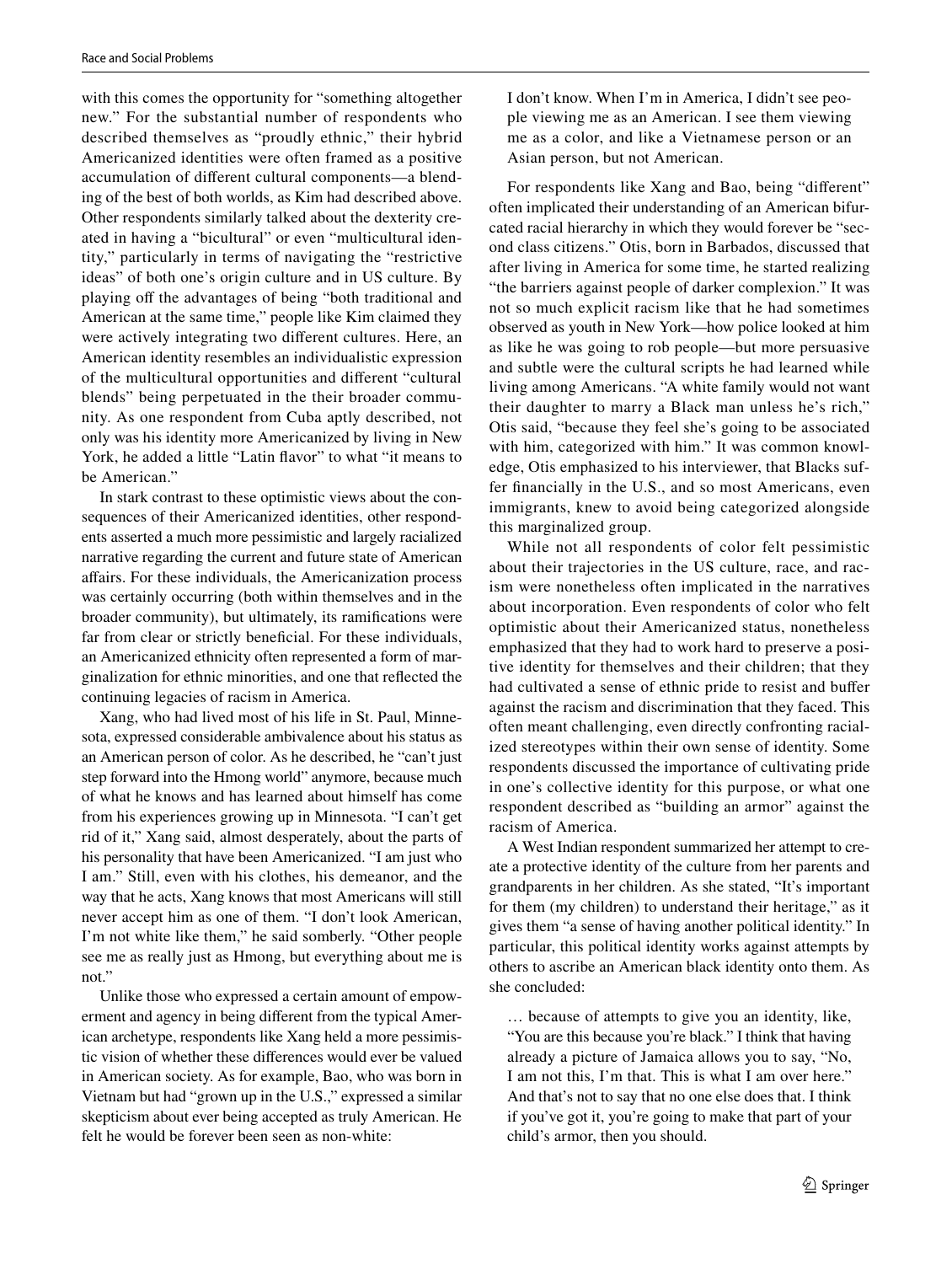# **Discussion and Conclusion**

Our findings reveal the diverse and complex ways that immigrant young adults assert and make sense of their Americanized identities and experiences. These narratives demonstrate the overarching salience and significance of race and ethnicity in the construction of collective identities for immigrant Americans in their transitions to adulthood. They highlight key contextual factors which shape these patterns of identification (experiences with discrimination, language use, and connection to co-ethnic communities) for both individuals and across different social groups. We have also explicated one relatively common theme that runs across different narratives and social groups: the unique way in which immigrant young adults attempt to cultivate hybrid, bicultural American identities in early adulthood—a collective identification strategy that balances among varied pressures to acculturate, experiences with discrimination and racism, and identification with one's ethnic or national community of origin.

We believe these findings complement and extend developmental perspectives on ethnic and racial identity formation in early adulthood as well as emerging new theories of the immigrant incorporation experience. In terms of identity formation, they support the notion that early adulthood is a time of the life course when issues of collective identification are salient and engrossing topics for many minority and immigrant young Americans (Umaña-Taylor et al. [2014](#page-14-8)). As we documented above, discussions of identity were recurring and anchoring issues for how respondents processed and made sense of various life challenges and tensions. Consistent with the conception that early adulthood is a time of experimentation with different roles and examination of long-held beliefs (Swartz et al. [2017](#page-14-9); Syed and Mitchell [2016](#page-14-7); Schwartz et al. [2013](#page-14-1); Waters et al. [2011\)](#page-15-1), many respondents were keen to use multifaceted racial and ethnic identifications as lenses to explore different viewpoints and perspectives on their lives and the world around them.

Our interviews are also largely consistent with social psychological models that have attempted to conceptualize ethnic and racial identity formation as a general social phenomenon applicable to various groups and communities in the US context. However, it should also be understood that there are important sources of variation in these narratives, and each group has its own unique set of values, customs, and history. In spite of the large size and diversity of our sample, our ability to highlight the specific circumstances of each ethnic group in our analysis—not to mention variations within each group—was more limited than we would have liked. For example, while we quoted a number of Chicanos living in San Diego, our analysis is an insufficient treatment of the nuances and particularities of this community considered at a more national level. We believe that subsequent studies should pay more attention to this diversity and variation in the immigrant identification and socialization experience. In addition, we know that it will be important for future research to assess if there are more systemic differences between secondgeneration immigrants and 1.5ers in the American context, as well as to explore the distinctive experiences and viewpoints of asylees or refugees (among others).

Given our findings about the general importance of social context in patterns of identification and meaning-making, it will be imperative for studies of immigrant identities and experiences in the later 2000s and onward to attend to the "anti-immigrant" policies and discourse (Massey and Sanchez [2010\)](#page-14-37) that have emerged in the United States in the years since these interviews were conducted. We are thinking here, among other things, of the passage of DACA and the push-back against it; the rise of anti-immigrant attitudes; and the intensification of pressures to adopt more draconian immigration policies including the building of a wall on the southern border. In view of these changes, future analyses may benefit by comparing the more recent dynamics of immigrant identification and incorporation with those experienced by the most marginalized migrants of the previous decade. On this point, for example, Gonzales [\(2011](#page-13-28)) argues that because the Supreme Court has provided undocumented children some protection/rights for K-12 education (*Plyer vs. Doe*, 1983), these youth experience a unique "transition to illegality" in early adulthood that he describes as period of discovery, learning to be illegal and coping (see also: Menjívar [2006;](#page-14-38) Olivas [2005\)](#page-14-39).

Variations and complexities notwithstanding, our analysis nonetheless points to some important commonalities in how experiences associated with ethnic and racial identities are narrated, constructed, and lived. As a general empirical finding, in fact, it is striking how such diverse young adults tend to similarly "talk" about the bicultural and racial tensions in their lives. We argue that such discussions reflect the uniquely American context in which even "being ethnic" is coded, and mutually understood, as synonymous with being a member of a non-dominant or non-white group (Rumbaut [1994\)](#page-14-22). As a number of sociological studies have similarly highlighted (Massey and Sanchez [2010](#page-14-37); Omi and Winant [1994\)](#page-14-40), American racial institutions have long perpetuated a normative whiteness in the construction of the idealized American. And as a number of respondents explicitly cited, their skin color, as well as other physical features, ran counter to this assumed American norm. We suspect that it is this assumed white normativity that youth find themselves coded and objectified as Others, and from which many understand themselves and their social identity as a "different type of American." This is not to say that specific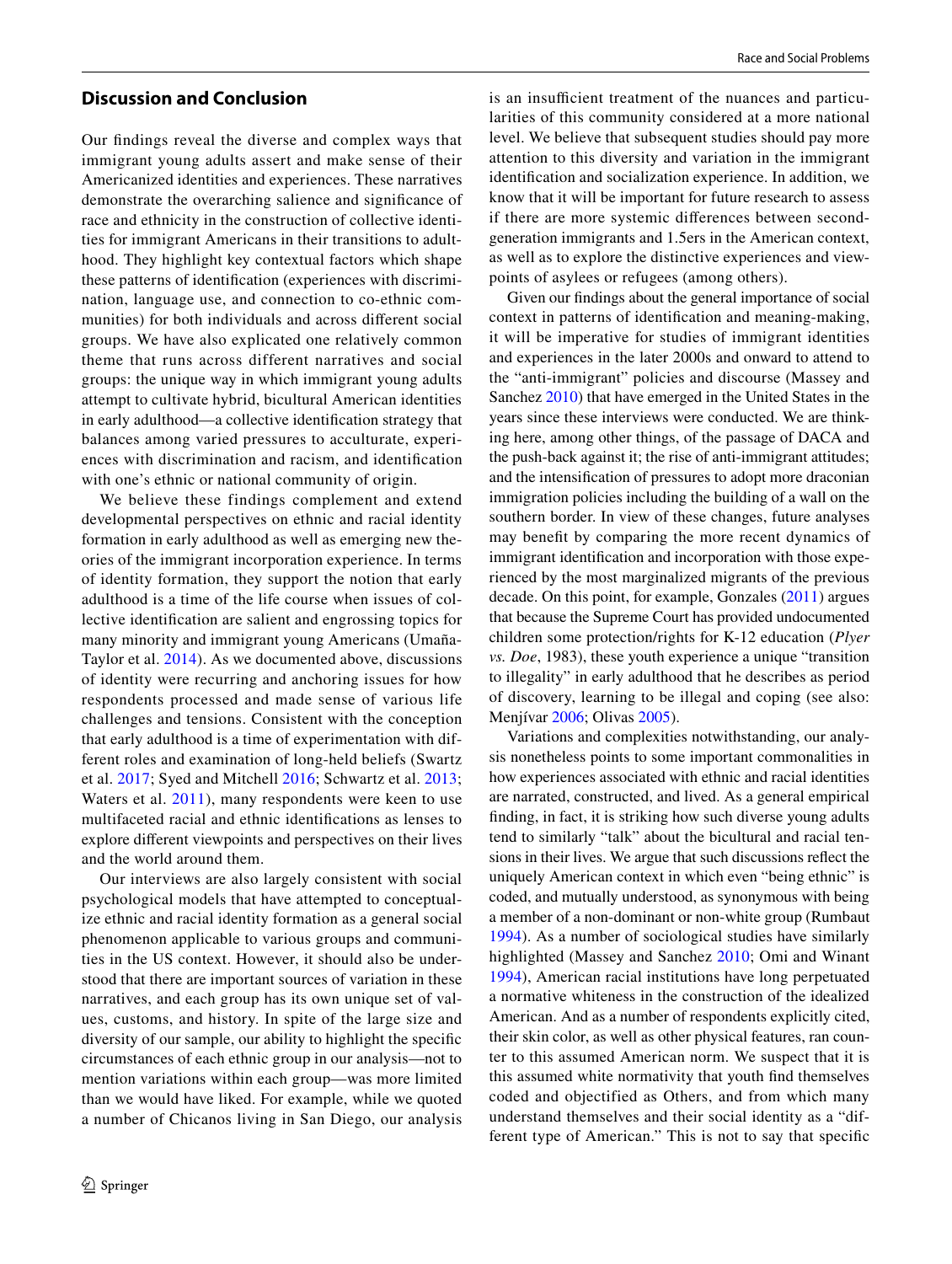customs and heritage do not matter in the construction of collective identities, nor that all non-white communities experience discrimination similarly. Rather, it is to suggest that how these things matter, and how they are made sense of, seems to be mediated by the lens of the dominant culture, one which often has misgivings and ambivalence toward immigrant populations. And it is within this assumed monolithic cultural context, that variations in language and cultural practice become coded and signified as part of some other, distinctive culture.

Perhaps the racialization of collective identification among immigrants is not entirely surprising in a country that has been profoundly, if unfortunately, defined by a long history of racism [stretching from slavery and Jim Crow segregation to the struggles of the civil rights movement (cf. Roediger [2008](#page-14-41))], while paradoxically celebrating itself as a "nation of immigrants" and touting its growing diversity and multiculturalism (Glazer [1997](#page-13-29)). Nonetheless, a great deal of sociological research continues to document the consequence of race as a stratifying force in contemporary American culture, and within this context, sociologists continue to document the diverse ways in which various minorities and new immigrants are incorporating to American society (Alarcon et al. [2016;](#page-13-8) Kasinitz et al. [2008;](#page-14-25) Portes and Rumbaut [2014](#page-14-12)).

On this point, we would underscore again how important categories of race and experiences with racism and discrimination are for multiple and varied immigrant groups in our study. Perhaps this is an obvious point for some. It is, for example, well-established in the literature involving Latino/ migrants (Ai et al. [2014;](#page-13-19) Baldwin-White et al. [2017;](#page-13-3) Roth [2012](#page-14-3)). However, too often for both scholars and the general public it is easy to overlook its broader resonance and more general structuring power. And this finding about the central, structuring force of race and racism in shaping immigrant identities and experiences is one of the primary reasons why we have adopted—and see our paper contributing to—the new, more differentiated and grounded theories of the immigration incorporation experience.

At least until recently, the question for students of migration has been whether the immigrant experience in the US should be understood through a generalized *assimilation* framework (e.g., Alba and Nee [2003;](#page-13-9) see also Alba [2009\)](#page-13-10) or one focused on the continued *racialization* of specific groups (e.g., Bonilla-Silva [2004](#page-13-11), [2017\)](#page-13-12). Newer thinking about immigrant incorporation (cf. Ali and Hartmann [2015](#page-13-7); Cornell and Hartmann [2004](#page-13-13); Kasinitz [2004\)](#page-13-5) avoids these extremes. Instead, such approaches blend the insights of these alternative frames by exploring the forces of both ethnic inclusion and racial marginalization that are at play in the incorporation experience. Our study both reflects and reinforces the significance and usefulness of this theoretical orientation, demonstrating the interplay of ethnic and racial categories as well the valuable insights of the analytic frames of both assimilationism and racialization. What is revealed, along the way, is that the immigrant incorporation experience is an ongoing, never-ending process marked by a set of distinctive, if often uneven pathways for different migrant groups in varied social contexts (see also Portes and Zhou [1993](#page-14-10)).

This new, more nuanced "immigrant incorporation" frame has implications not only for how we theorize the immigration experience, but also for the policies and programs that are adopted to assist and support newly arriving migrants. Although a full discussion of these more practical implications is well beyond our space constraints here, we want to underscore two key points: (1) that there is no single, one-size-fits-all model for policy and programs; and (2) that any policies or approaches that are adopted need to take the realities of racial discrimination and racism itself into account for many, if not all immigrant communities. In other words, immigration policies—especially those intended to provide assistance and support for immigrants in their relocation experience—must be context-specific. They must be tailored to the local conditions and unique identities of different migrant communities, and at the same time these policies must be attentive to the racialized culture and racist barriers that most migrants in the United States will encounter.

There is one final, more general conceptual point about the importance of meaning, subjectivity, and agency—even within a sociological frame attentive to context, variations, and constraints—that should be stressed by way of conclusion. While categorization and external labeling are important components of the identification and incorporation processes we have documented in this paper, our analysis also shows that it is not just the labels themselves that matter (as some sociologists would have it) but also the meanings attached to these labels by individuals. The meanings of particular identity categories varied widely by individuals and contexts, and labels sometimes had different significance at different parts of the interview. This variation is due largely to the importance of context; meanings and practices associated with specific ethnicities are heavily context-dependent. But these findings also raise some complications to how ethnicity and race are sometimes conceptualized in the literature, as almost external social categories and cultural scripts that respondents merely and almost automatically internalize. Many sociologists emphasize the malleability, and the mutually interactive nature of culture and social context; individuals are both influenced by, and an influence to, their context. While there is much sociological debate about how much agency individuals have to change their social contexts, our point here is to merely caution against reifying specific collective identities as static cultural constructs over time and place. They are constructed, processual, and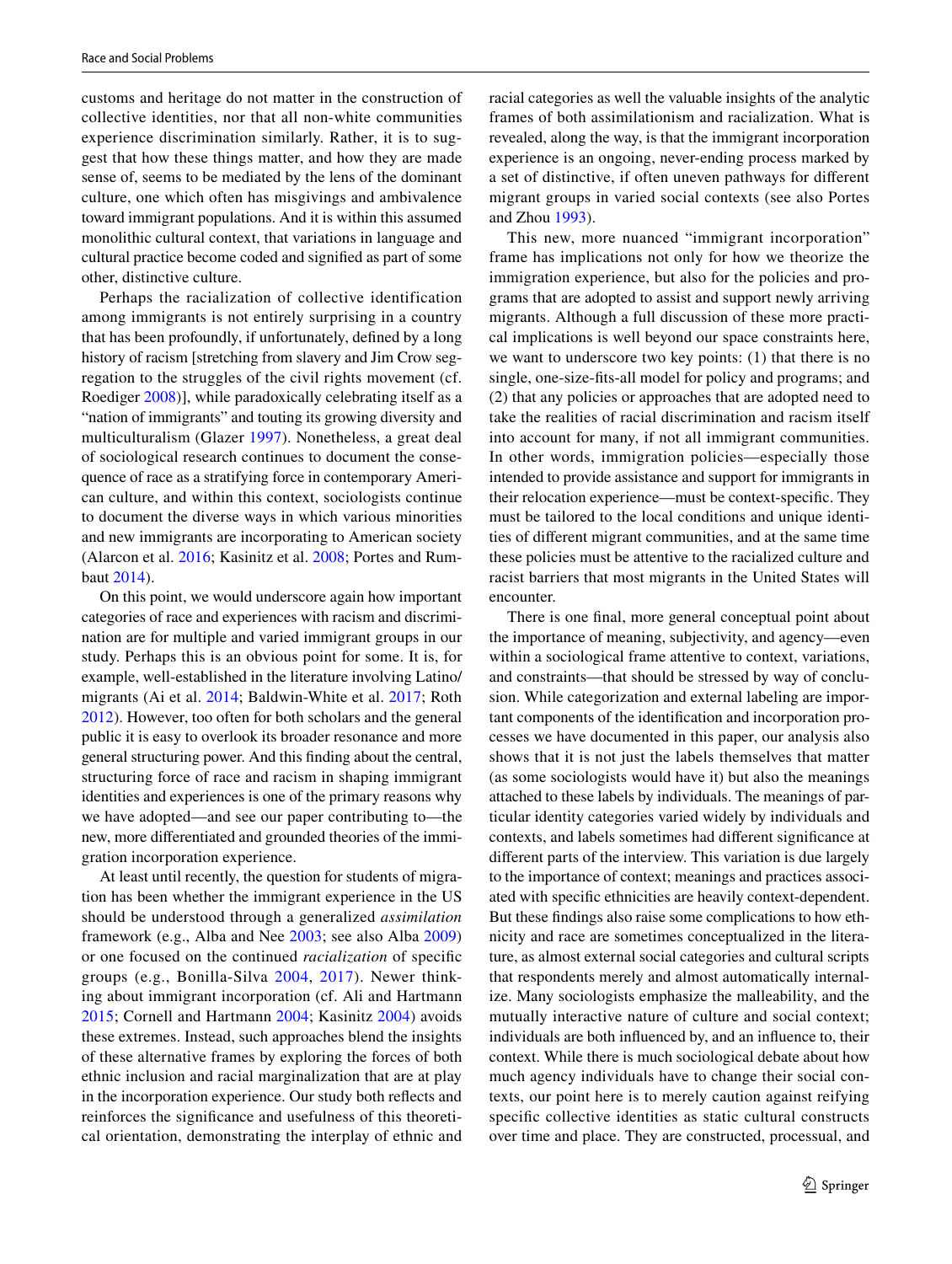(at least potentially) ever-changing—if only because of the agency and subjectivity of human beings themselves. The challenge to studying such identities is that these social constructs are inherently subjective, malleable and being constantly renegotiated. It is therefore important to continually reexamine the meanings and significance that respondents attach to these labels—and importantly reexamine how we as researchers approach and make sense of these labels and categories ourselves.

Similarly, it is critical that scholarship seeking to better understand the lived experiences of immigrants not simply reify their status as non-normative and aberrant identities; it is clear that many ethnic and racialized American minorities already feel objectified in the broader culture as non-normative, ethnic others. As this literature on identities continues to grow and develop, researchers should be attentive of how they can capture and conceptualize these complexities and differences without reinforcing the very same cultural dynamics that objectifies these communities.

**Funding** Funding was provided by John D. and Catherine T. MacArthur Foundation.

#### **References**

- <span id="page-13-19"></span>Ai, A. L., Aisenberg, E., Weiss, S. I., & Salazar, D. (2014). Racial/ ethnic identity and subjective physical and mental health of Latino Americans: An asset within? *American Journal of Community Psychology, 53*, 173–184.
- <span id="page-13-8"></span>Alarcon, R., Escala, L., & Odgers, O. (2016). *Making Los Angeles Home: The integration of Mexican Immigrants in the United States*. Berkeley: University of California Press.
- <span id="page-13-10"></span>Alba, R. (2009). *Blurring the color line: The new chance for a more integrated America*. Cambridge: Harvard University Press.
- <span id="page-13-9"></span>Alba, R., & Nee, V. (2003). *Remaking the American mainstream: Assimilation and contemporary immigration*. Cambridge: Harvard University Press.
- <span id="page-13-7"></span>Ali, S., & Hartmann, D. (2015). *Migration, incorporation, and change in an interconnected world*. New York: Routledge/Taylor-Francis.
- <span id="page-13-0"></span>Arnett, J. J. (2000). Emerging adulthood: A theory of development from the late teens through the twenties. *American Psychologist, 55*, 469–480.
- <span id="page-13-1"></span>Arnett, J. J. (2016). Life stage concepts across history and cultures: Proposal for a new field on indigenous life stages. *Human Development, 59*, 290–316.
- <span id="page-13-24"></span>Ashmore, R. D., Deaux, K., & Mclaughlin-Volpe, T. (2004). An organizing framework for collective identity: Articulation and significance of multidimensionality. *Psychological Bulletin, 130*, 80–114.
- <span id="page-13-15"></span>Atkinson, D. R., Thompson, C. E., & Grant, S. K. (1993). A threedimensional model for counseling racial/ethnic minorities. *The Counseling Psychologist, 21*, 257–277.
- <span id="page-13-6"></span>Baiocchi, A., & Hartmann, D. (2017). Collective identification among young adult Americans: Ethnicity, race, and the incorporation experience. In T. T. Swartz, D. Hartmann, & R. G. Rumbaut (Eds.), *Crossings to adulthood* (pp. 207–240). Leiden: BRILL
- <span id="page-13-3"></span>Baldwin-White, A. J., Kiehne, E., Umaña-Taylor, A., & Marsiglia, F. F. (2017). In pursuit of belonging: Acculturation, perceived

discrimination, and ethnic–racial identity among Latino youths. *Social Work Research, 41*, 43–45.

- <span id="page-13-4"></span>Barrett, J., & Roediger, D. (1997). In-between peoples: Race, nationality, and the 'new immigrant' working class. *Journal of American Ethnic History, 16*, 3–44.
- <span id="page-13-11"></span>Bonilla-Silva, E. (2004). From bi-racial to tri-racial: Towards a new system of racial stratification in the USA. *Ethnic and Racial Studies, 27*(6), 931–950.
- <span id="page-13-12"></span>Bonilla-Silva, E. (2017). *Racism without racists: Color-blind racism and the persistence of racial inequality in America*. Lanham: Rowman & Littlefield.
- <span id="page-13-16"></span>Booth, M. Z., Abercrombie, S., & Frey, C. J. (2017). Contradictions of adolescent self-construal: Examining the interaction of ethnic identity, self-efficacy and academic achievement. *Mid-Western Educational Researcher, 29*, 3–19.
- <span id="page-13-22"></span>Branscombe, N. R., Schmitt, M. T., & Harvey, R. D. (1999). Perceiving pervasive discrimination among African Americans: Implications for group identification and well-being. *Journal of Personality and Social Psychology, 77*, 135–149.
- <span id="page-13-23"></span>Brown, T. N., Sellers, S. L., & Gomez, J. P. (2002). The relationship between internalization and self-esteem among black adults. *Sociological Focus, 35*, 55–71.
- <span id="page-13-26"></span>Charmaz, K. (2001). Qualitative interviewing and grounded theory analysis. In J. F. Gubrium & J. A. Holstein (Eds.), *Handbook of Interview Research* (Vol. 10, pp. 675–694). Thousand Oaks: Sage.
- <span id="page-13-13"></span>Cornell, S., & Hartmann, D. (2004). Conceptual confusions and divides: Race, ethnicity and the study of immigration. In N. Foner & G. M. Fredrickson (Eds.), *Not just black and white: Historical and contemporary perspectives on immigration, race, and ethnicity in the United States* (pp. 23–41). New York: Russell Sage Foundation.
- <span id="page-13-14"></span>Cornell, S., & Hartmann, D. (2007). *Ethnicity and race: Making identities in a changing world*. Thousand Oaks: Pine Forge Press.
- <span id="page-13-17"></span>Feliciano, C. (2017). How family, immigrant group, and school contexts shape ethnic educational disparities. *Ethnic and Racial Studies*, *41*, 189–209.
- <span id="page-13-27"></span>Glaser, B. G. (1992). *Basics of grounded theory analysis*. Mill Valley: Sociology Press.
- <span id="page-13-29"></span>Glazer, N. (1997). *We are all multiculturalists now*. Cambridge: Harvard University Press.
- <span id="page-13-28"></span>Gonzales, R. G. (2011). Learning to be illegal: Undocumented youth and shifting legal contexts in the transition to adulthood. *American Sociological Review, 76*(4), 602–619.
- <span id="page-13-21"></span>Gummadam, P., Pittman, L. D., & Ioffe, M. (2015). School belonging, ethnic identity, and psychological adjustment among ethnic minority college students. *The Journal of Experimental Education, 84*, 289–306.
- <span id="page-13-25"></span>Hartmann, D., Croll, P., Larson, R., Gerteis, J., & Manning, C. (2017). Colorblindness as identity: Key determinants, relations to ideology, and implications for attitudes about race and policy. *Sociological Perspectives, 60*(5), 866–888.
- <span id="page-13-2"></span>Hartmann, D., Gerteis, J., & Croll, P. (2009). An empirical assessment of whiteness theory: Hidden from how many? *Social Problems, 56*(3), 403–424.
- <span id="page-13-18"></span>Hughes, M., Kiecolt, K. J., Keith, V. M., & Demo, D. H. (2015). Racial identity and well-being among African Americans. *Social Psychology Quarterly, 78*, 25–48.
- <span id="page-13-20"></span>Ida, A. K., & Christie-Mizell, C. A. (2012). Racial group identity, psychosocial resources, and depressive symptoms: Exploring ethnic heterogeneity among Black Americans. *Sociological Focus, 45*, 41–62.
- <span id="page-13-5"></span>Kasinitz, P. (2004). Race, assimilation, and "second generations:" Past and present. In N. Foner & G. M. Fredrickson (Eds.), *Not just black and white* (pp. 278–300). New York: Russell Sage Foundation.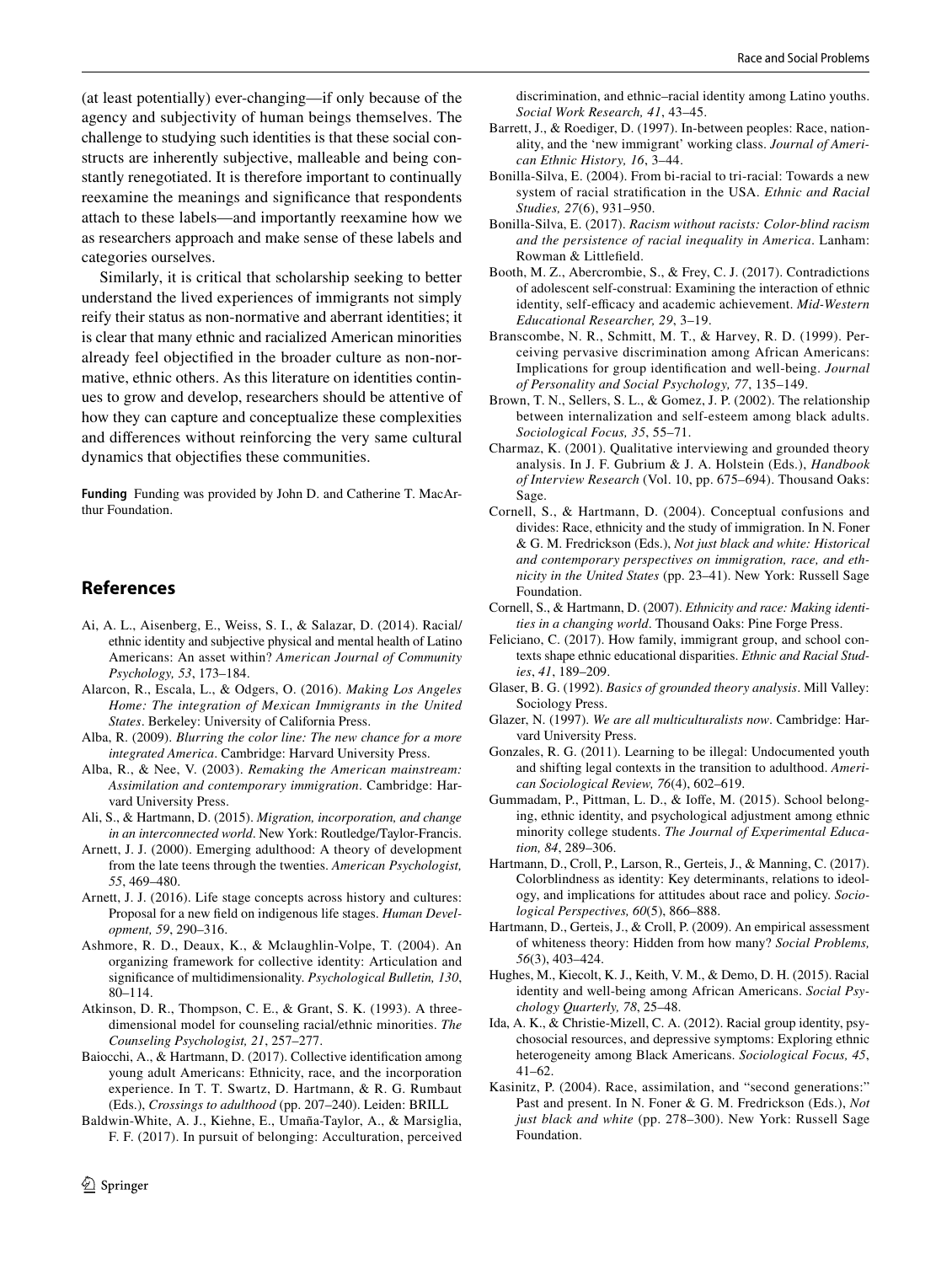- <span id="page-14-25"></span>Kasinitz, P., Mollenkopf, J., Waters, M., & Holdaway, J. (2008). *Inheriting the city: The children of immigrants come of age*. New York: Russell Sage Foundation.
- <span id="page-14-4"></span>Lee, J., & Bean, F. D. (2004). America's changing color lines: Immigration, race/ethnicity, and multiracial identification. *Annual Review of Sociology, 3*, 221–242.
- <span id="page-14-17"></span>Lee Williams, J., Tolan, P. H., Durkee, M. I., Francois, A. G., & Anderson, R. E. (2012). Integrating racial and ethnic identity research into developmental understandings of adolescents. *Child Development Perspectives, 6*, 304–311.
- <span id="page-14-31"></span>Lincoln, Y. S., & Guba, E. G. (2000). Paradigmatic controversies, contradictions, and emerging confluences. In N. K. Denzin & Y. S. Lincoln (Eds.), *The handbook of qualitative research* (2nd ed., pp. 163–188). Beverly Hills: Sage.
- <span id="page-14-15"></span>Marcia, J. E. (2002). Identity and psychosocial development in adulthdood. *Identity, 2*, 7–28.
- <span id="page-14-37"></span>Massey, D. S., & Sanchez, M. (2010). *Brokered boundaries: Creating immigrant identity in anti-immigrant times*. New York: Russell Sage.
- <span id="page-14-2"></span>McDermott, M., & Samson, F. (2005). White racial and ethnic identity in the United States. *Annual Review of Sociology, 31*, 245–261.
- <span id="page-14-35"></span>Mclean, K. C., Syed, M., & Shucard, H. (2016). Bringing identity content to the fore. *Emerging Adulthood, 4*, 356–364.
- <span id="page-14-38"></span>Menjívar, C. (2006). Liminal legality: Salvadoran and Guatemalan immigrants' lives in the United States. *American Journal of Sociology, 111*(4), 999–1037.
- <span id="page-14-32"></span>Morrow, S. L. (2005). Quality and trustworthiness in qualitative research in counseling psychology. *Journal of Counseling Psychology, 52*(2), 250–260.
- <span id="page-14-26"></span>Mortimer, J. (2003). *Working and growing up in America*. Cambridge: Harvard University Press.
- <span id="page-14-19"></span>Nguyen, E. T., & Hale, J. M. (2017) You just don't understand me!" Determinants of second generation Asian and Latino youth selfesteem. *International Migration, 55*, 44–61.
- <span id="page-14-39"></span>Olivas, M. A. (2005). The story of Plyler v. Doe, the education of undocumented children, and the polity. In D. Martin & P. Schuck (Eds.), *Immigration stories* (pp. 197–220). New York: Foundation Press.
- <span id="page-14-40"></span>Omi, M., & Winant, H. (1994). *Racial formation in the United States: From the 1960s to the 1990s*. New York: Routledge.
- <span id="page-14-24"></span>Osgood, D. W., Michael, M. F., Flanagan, C., & Gretchen, R. R. (2007). *On your own without a net: The transition to adulthood for vulnerable populations*. Chicago: University of Chicago Press.
- <span id="page-14-33"></span>Patton, M. Q. (2005). *Qualitative research*. New York: Wiley.
- <span id="page-14-16"></span>Phinney, J. S. (1992). The multigroup ethnic identity measure. *Journal of Adolescent Research, 7*, 156–176.
- <span id="page-14-11"></span>Phinney, J. S., & Ong, A. D. (2007). Conceptualization and measurement of ethnic identity: Current status and future directions. *Journal of Counseling Psychology, 54*, 271–281.
- <span id="page-14-12"></span>Portes, A., & Rumbaut, R. (2014). *Immigrant America: A portrait*. Oakland: University of California Press.
- <span id="page-14-10"></span>Portes, A., & Zhou, M. (1993). The new second generation: Segmented assimilation and its variants. *The Annals of the American Academy of Political and Social Science, 530*, 74–96.
- <span id="page-14-18"></span>Roberts, R. E., Phinney, J. S., Masse, L. C., Chen, Y. R., Roberts, C. R., & Romero, A. (1999). The structure of ethnic identity of young adolescents from diverse ethnocultural groups. *The Journal of Early Adolescence, 19*, 301–322.
- <span id="page-14-41"></span>Roediger, D. R. (2008). *How race survived US history: From settlement and slavery to the Obama phenomenon*. New York: Verso.
- <span id="page-14-3"></span>Roth, W. D. (2012). *Race migrations: Latinos and the cultural transformation of race*. Palo Alto: Stanford University Press.
- <span id="page-14-5"></span>Rudrappa, S. (2004). *Ethnic routes to becoming American: Indian immigrants and the cultures of citizenship*. New Brunswick: Rutgers University Press.
- <span id="page-14-22"></span>Rumbaut, R. (1994). The crucible within: Ethnic identity, selfesteem, and segmented assimilation among children of immigrants. *International Migration Review, 28*, 748.
- <span id="page-14-0"></span>Schwartz, S. J., Côté, J. E., & Arnett, J. J. (2005). Identity and agency in emerging adulthood. *Youth & Society, 37*(2), 201–229.
- <span id="page-14-1"></span>Schwartz, S. J., Zamboanga, B. L., Luyckx, K., Meca, A., & Ritchie, R. A. (2013). Identity in emerging adulthood. *Emerging Adulthood, 1*, 96–113.
- <span id="page-14-21"></span>Sellers, R. M., Copeland-Linder, N., Martin, P. P., & Lewis, R. L. (2006). Racial identity matters: The relationship between racial discrimination and psychological functioning in African American adolescents. *Journal of Research on Adolescence, 16*, 187–216.
- <span id="page-14-20"></span>Sellers, R. M., Smith, M. A., Shelton, J. N., Rowley, S. A., & Chavous, T. M. (1998). Multidimensional model of racial identity: A reconceptualization of African American racial identity. *Personality and Social Psychology Review, 2*, 18–39.
- <span id="page-14-27"></span>Serpe, R., T., & Stryker, S. (2011). The symbolic interactionist perspective and identity theory. In S. J. Schwartz, K. Luyckx, & V. L. Vignoles (Eds.), *Handbook of identity theory and research* (pp. 225–248). New York: Springer.
- <span id="page-14-14"></span>Settersten, R. A., Furstenberg, F. F., & Rumbaut, R. G. (2005). *On the frontier of adulthood: Theory, research, and public policy*. Chicago: University of Chicago Press.
- <span id="page-14-13"></span>Shanahan, M. (2000). Pathways to adulthood in changing societies: Variability and mechanism in life course perspective. *Annual Review of Sociology, 26*, 666–692.
- <span id="page-14-23"></span>Smith, T., W (2007). Social identity and socio-demographic structure. *International Journal of Public Opinion Research, 19*(3), 380–390.
- <span id="page-14-28"></span>Stets, J. E., & Serpe, R. T. (2013). Identity theory. In J. Delamater & A. Ward (Eds.), *Handbook of social psychology* (pp. 31–60). New York: Springer.
- <span id="page-14-29"></span>Stryker, S., & Serpe, R. (1994). Identity salience and psychological centrality: Equivalent, overlapping, or complementary concepts? *Social Psychology Quarterly*, *57*, 16–35.
- <span id="page-14-9"></span>Swartz, T., Hartmann, D., & Rumbaut, R. (2017). *Crossings to adulthood: How diverse young Americans understand and navigate their lives*. Boston: Brill.
- <span id="page-14-36"></span>Syed, M., & Azmitia, M. (2008). A narrative approach to ethnic identity in emerging adulthood: Bringing life to the identity status model. *Developmental Psychology, 44*, 1012–1027.
- <span id="page-14-6"></span>Syed, M., &. Juang, L. P. (2014). Ethnic identity, identity coherence, and psychological functioning: Testing basic assumptions of the developmental model. *Cultural Diversity and Ethnic Minority Psychology, 20*, 176–190.
- <span id="page-14-7"></span>Syed, M., & Mitchell, L. L. (2016). How race and ethnicity shape emerging adulthood. In J. J. Arnett (Eds.), *The Oxford handbook of emerging adulthood* (pp. 87–101). Oxford University Press: Oxford
- <span id="page-14-34"></span>Syed, M., & Nelson, S. C. (2015). Guidelines for establishing reliability when coding narrative data. *Emerging Adulthood, 3*, 357–387.
- <span id="page-14-30"></span>Tajfel, H., & Turner, R. (2004). The social identity theory of intergroup behavior. In J. T. Jost & J. Sidanius, (Eds.), *Political psychology: Key readings* (pp. 276–293). New York: Psychology Press.
- <span id="page-14-8"></span>Umaña-Taylor, A. J., Quintana, S. M., Lee, R. M., Cross, W. E., Rivas-Drake, D., Schwartz, S. J., et al. (2014). Ethnic and racial identity during adolescence and into young adulthood: An integrated conceptualization. *Child Development, 85*, 21–39.